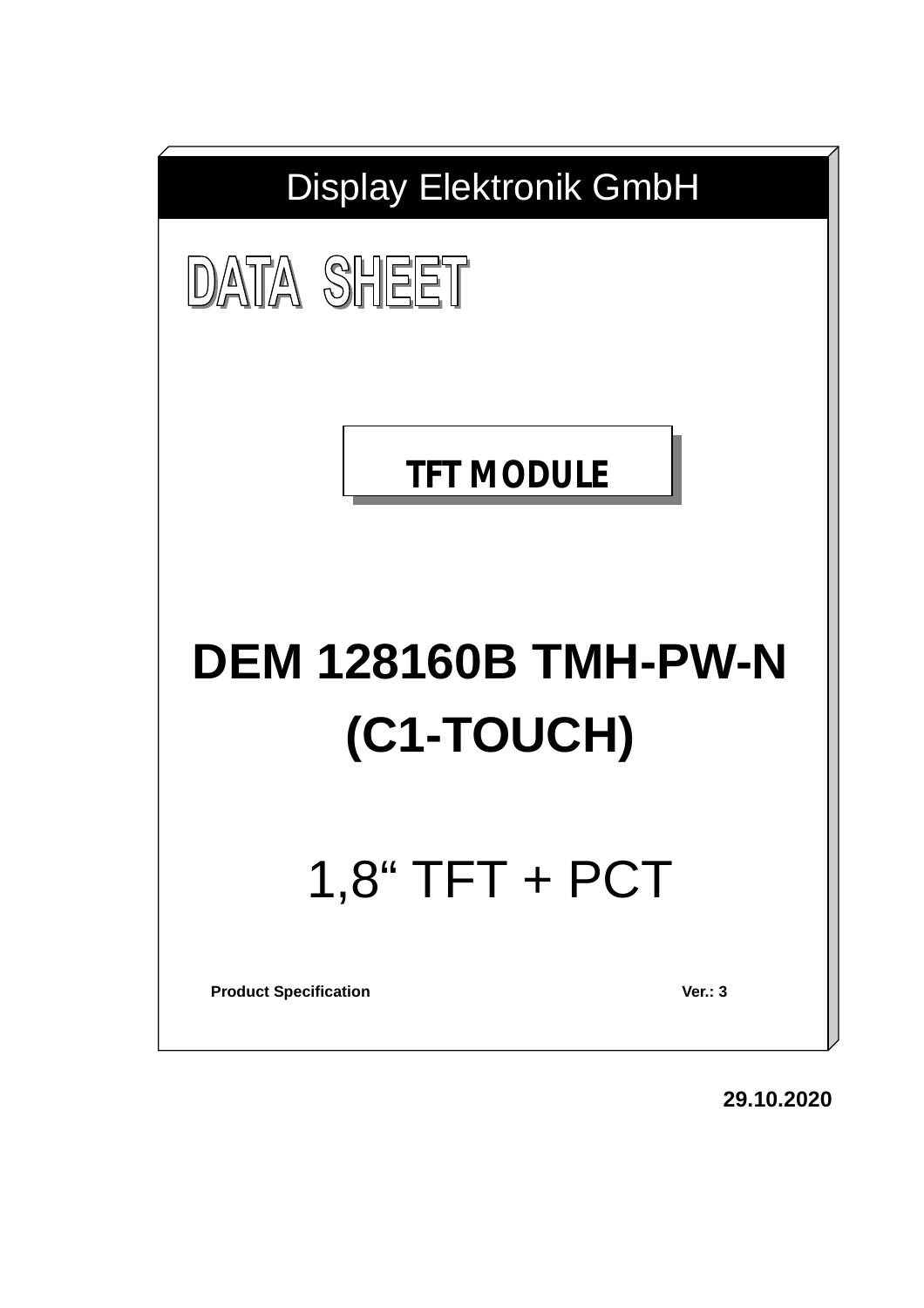# **Revision History**

| <b>Revision</b> | Date       | <b>Detail</b>                           | <b>Remarks</b>  |
|-----------------|------------|-----------------------------------------|-----------------|
| 0               | 09.06.2017 | <b>Initial Release</b>                  |                 |
| 1               | 19.10.2017 | <b>Modify Supply Voltage</b>            | P4/P5           |
|                 |            | Modify CTP IC                           | P <sub>6</sub>  |
|                 |            | Modify Inspection Specification         | P <sub>19</sub> |
| 2               | 21.08.2020 | <b>Modify Reliability Specification</b> | P <sub>23</sub> |
|                 |            | <b>Modify Outline Drawing</b>           | P <sub>27</sub> |
| 3               |            | Modify Luminance On                     | P7              |
|                 | 29.10.2020 | <b>Modify Outline Drawing</b>           | P <sub>27</sub> |
|                 |            |                                         |                 |
|                 |            |                                         |                 |
|                 |            |                                         |                 |
|                 |            |                                         |                 |
|                 |            |                                         |                 |
|                 |            |                                         |                 |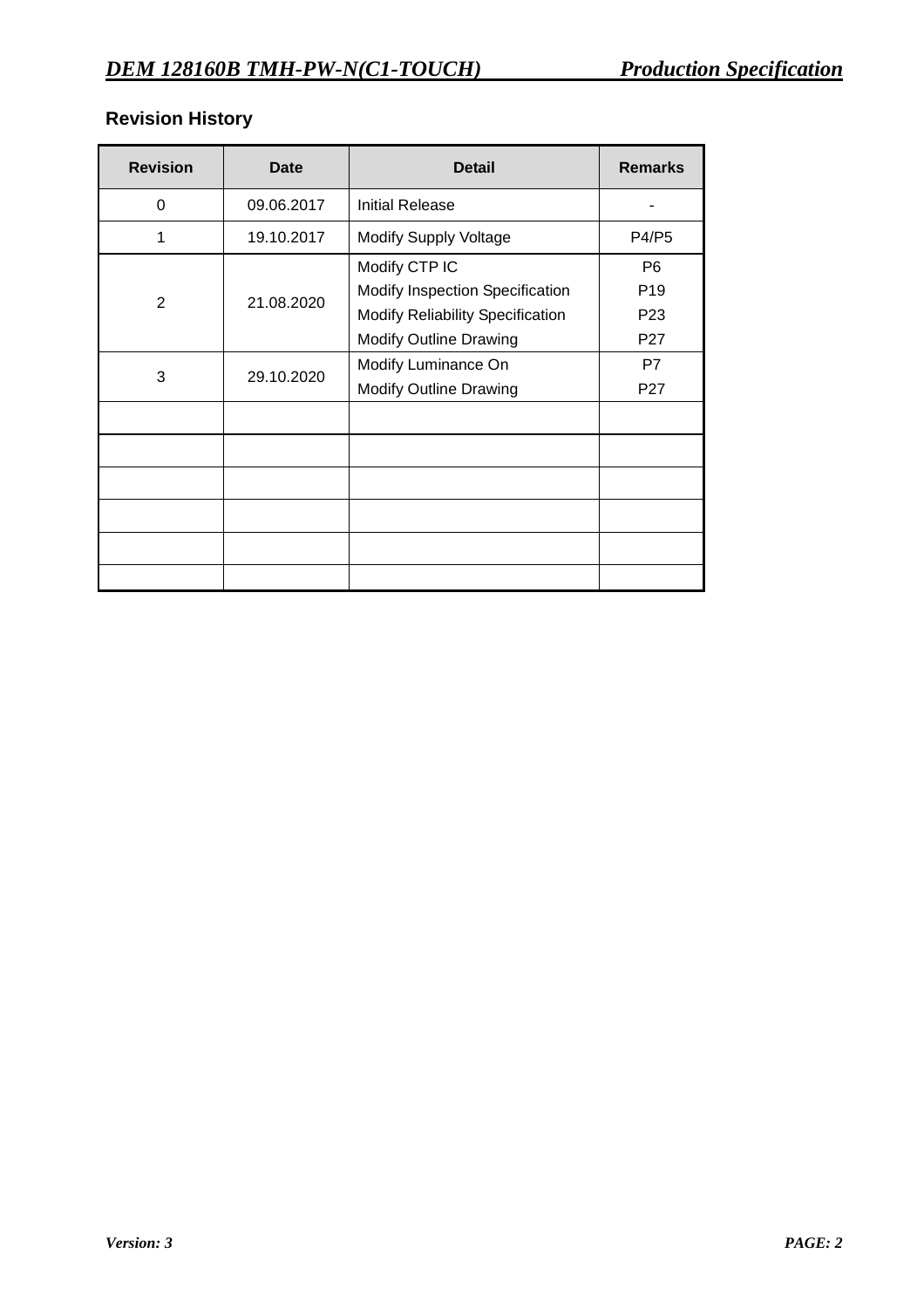### **Table of Contents**

| No.            | Item                                | Page |
|----------------|-------------------------------------|------|
| 1.             |                                     |      |
| 2.             |                                     |      |
| 3.             |                                     |      |
| $\mathbf{4}$ . |                                     |      |
| 5.             |                                     |      |
|                |                                     |      |
|                |                                     |      |
| 6.             |                                     |      |
| 7.             |                                     |      |
|                |                                     |      |
|                |                                     |      |
|                |                                     |      |
|                |                                     |      |
|                |                                     |      |
|                |                                     |      |
| 8.             |                                     |      |
| 9.             |                                     |      |
|                |                                     |      |
|                | 10.1.                               |      |
|                | 10.2.                               |      |
|                |                                     |      |
|                | 11.1.                               |      |
|                | 11.2.                               |      |
|                | 11.3.                               |      |
|                | 11.4.                               |      |
|                | 11.5.                               |      |
|                | 11.6.                               |      |
|                | Classification of Defects.<br>11.7. | 22   |
|                | 11.8.                               |      |
|                | 11.9.                               |      |
|                |                                     |      |
|                |                                     |      |
|                | 13.1.                               |      |
|                | 13.2.                               |      |
|                | 13.3.                               |      |
|                | 13.4.                               |      |
|                | 13.5.                               |      |
|                | 13.6.                               |      |
|                | 13.7.                               |      |
|                |                                     |      |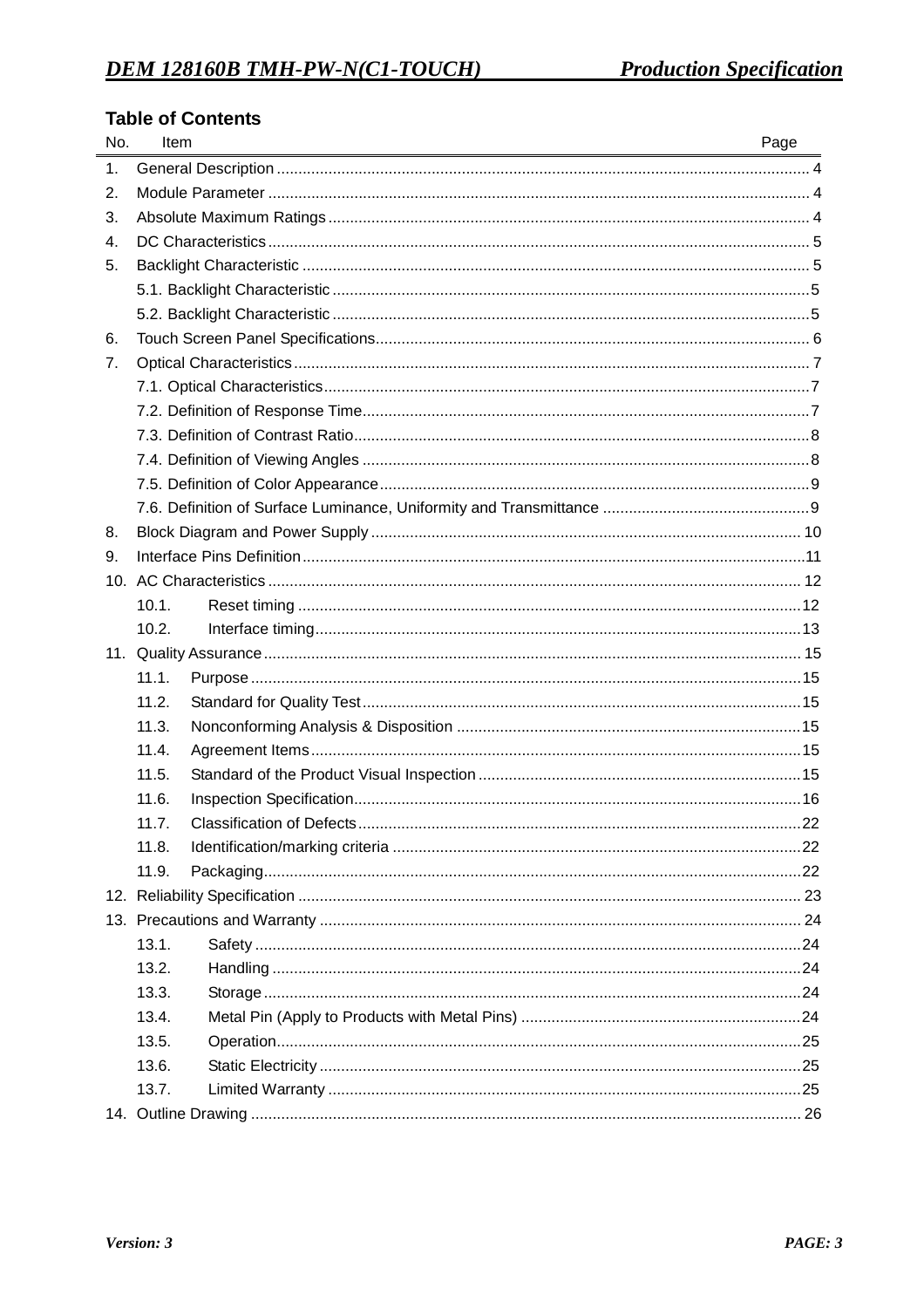### **1. General Description**

The specification is a transmissive type color active matrix liquid crystal display (LCD) which uses amorphous thin film transistor (TFT) as switching devices. This product is composed of a TFT-LCD panel, driver ICs, a touch panel and a backlight unit.

### **2. Module Parameter**

| <b>Features</b>                       | <b>Details</b>                       | <b>Unit</b>   |
|---------------------------------------|--------------------------------------|---------------|
| Display Size (Diagonal)               | 1.77"                                |               |
| <b>LCD Type</b>                       | TN TFT                               |               |
| Display Mode                          | Transmissive / Normally White        |               |
| Resolution                            | 128 x RGB x 160                      | <b>Pixels</b> |
| <b>View Direction</b>                 | 6 O'clock                            | Best Image    |
| <b>Gray Scale Inversion Direction</b> | 12 O'clock                           |               |
| <b>Module Outline</b>                 | 40.70 x 52.75 x 4.15<br>(Note1)      | mm            |
| Active Area                           | 28.03 x 35.04                        | mm            |
| <b>Pixel Size</b>                     | $0.219 \times 0.219$                 | mm            |
| <b>Pixel Arrangement</b>              | <b>Stripe</b>                        |               |
| <b>Polarizer Surface Treatment</b>    | Anti-Glare                           |               |
| <b>Display Colors</b>                 | 262k                                 |               |
| Interface                             | MCU 8-Bit-Parallel MCU               |               |
| With or without touch panel           | With Projective Capacitive Touch     |               |
| Driver IC                             | ILI9163V (Ilitek)                    | ٠             |
| <b>Operating Temperature</b>          | -20 $^{\circ}$ C to +70 $^{\circ}$ C | °C            |
| Storage Temperature                   | $-30^{\circ}$ C to $+80^{\circ}$ C   | °C            |
| Weight                                | ~13                                  | g             |

Note 1: Exclusive hooks, posts, FFC/FPC tail etc.

### **3. Absolute Maximum Ratings**

Vss=0V, Ta=25°C

| <b>Item</b>                  |        | <b>Symbol</b> | Min.   | Max.  | <b>Unit</b> |
|------------------------------|--------|---------------|--------|-------|-------------|
| Supply Voltage               | Logic  | <b>IOVCC</b>  | $-0.3$ | 4.6   |             |
|                              | Analog | <b>VCC</b>    | $-0.3$ | 4.6   |             |
| Storage Temperature          |        | <b>STG</b>    | $-30$  | $+80$ | °C          |
| <b>Operating Temperature</b> |        | OP            | $-20$  | $+70$ | °C          |

Note 1: If Ta below 50ºC, the maximal humidity is 90%RH, if Ta over 50ºC, absolute humidity should be less than 60%RH.

Note 2: The response time will be extremely slow when the operating temperature is around -10°C, and the back ground will become darker at high temperature operating.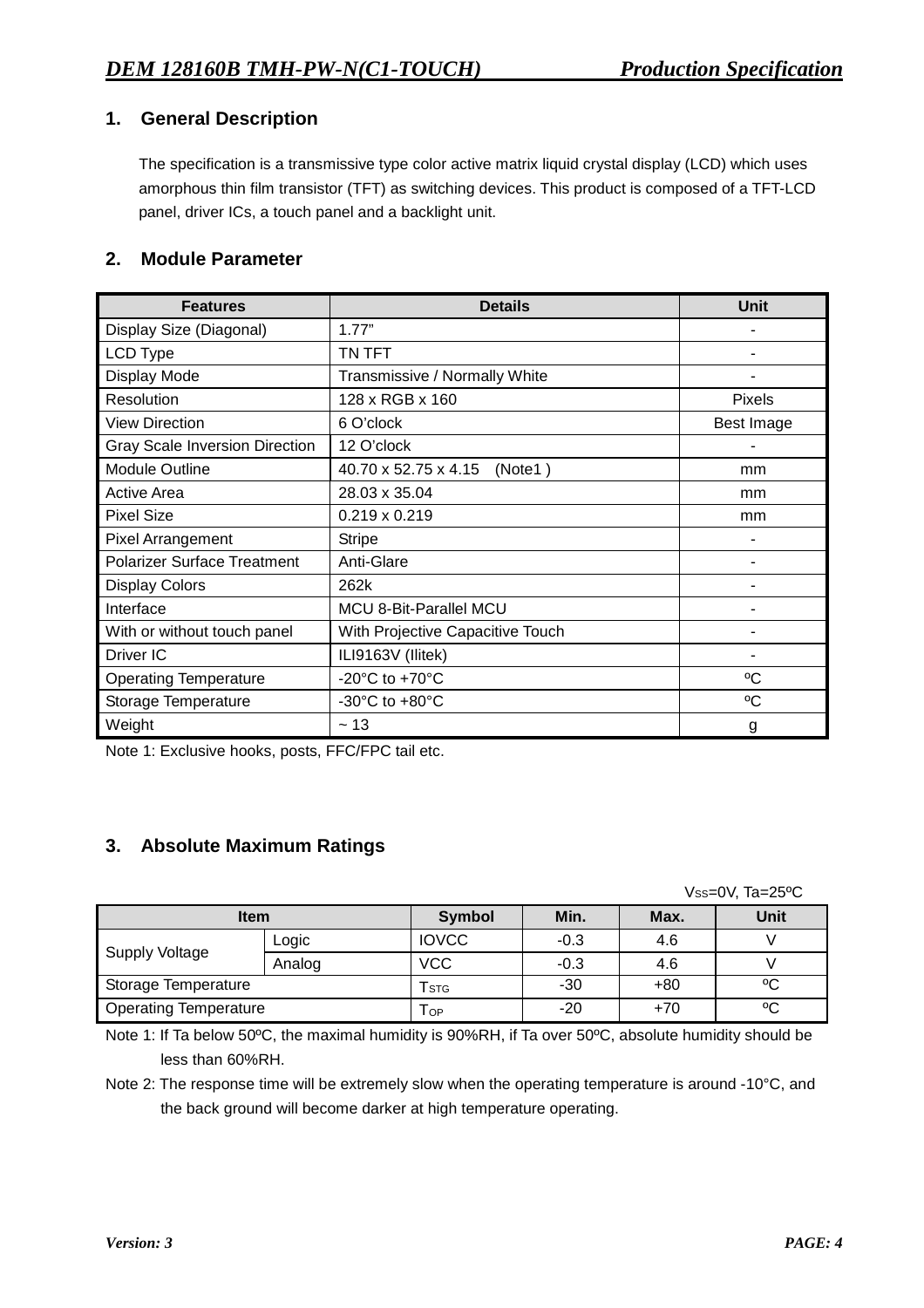### **4. DC Characteristics**

| <b>Item</b>                         | <b>Symbol</b> | Min.            | Typ.       | Max. | <b>Unit</b>  |    |
|-------------------------------------|---------------|-----------------|------------|------|--------------|----|
| Supply Voltage                      | Logic         | <b>IOVCC</b>    | 1.65       | 2.8  | 3.3          | V  |
|                                     | Analog        | <b>VCC</b>      | 2.5        | 2.8  | 4.0          |    |
| Logic Low input voltage             |               | V။∟             | <b>GND</b> |      | 0.3*IOVCC    | V  |
| Logic High input voltage            |               | Vıн             | 0.7*IOVCC  |      | <b>IOVCC</b> | V  |
| Logic Low output voltage            |               | VOL             | <b>GND</b> |      | 0.2*IOVCC    | V  |
| Logic High output voltage           |               | V <sub>OH</sub> | 0.8*IOVCC  |      | <b>IOVCC</b> | V  |
| <b>Current Consumption</b><br>Logic |               | $ICC+$ $IIN$    | -          | (2)  | (4)          | mA |
| All Black                           | Analog        |                 |            |      |              |    |

### **5. Backlight Characteristic**

### **5.1. Backlight Characteristic**

| <b>Item</b>              | <b>Symbol</b>           | <b>Condition</b>          | Min. | Typ.  | Max.           | <b>Unit</b> |
|--------------------------|-------------------------|---------------------------|------|-------|----------------|-------------|
| <b>Forward Voltage</b>   | VF                      | Ta=25 °C, IF=15mA/LED     | 2.8  | 3.1   | 3.3            |             |
| <b>Forward Current</b>   | I۴                      | Ta=25 °C, $V_F$ =3.1V/LED | ۰    | 30    | ۰              | mA          |
| <b>Power Dissipation</b> | P <sub>D</sub>          |                           |      | 93    |                | mW          |
| LED Lifetime (25 °C)     |                         |                           |      | 30000 |                | Hrs         |
| Uniformity               | Avg                     |                           |      | 80    | $\blacksquare$ | %           |
| <b>Drive Method</b>      | <b>Constant Current</b> |                           |      |       |                |             |
| <b>LED Configuration</b> |                         | 2 White LEDs in Parallel  |      |       |                |             |

Note: LED life time defined as follows: The final brightness is at 50% of original brightness.

The environmental conducted under ambient air flow, at Ta=25°C $\pm$ 2 °C, 60%RH $\pm$ 5%, IF=15mA

### **5.2. Backlight Characteristic**

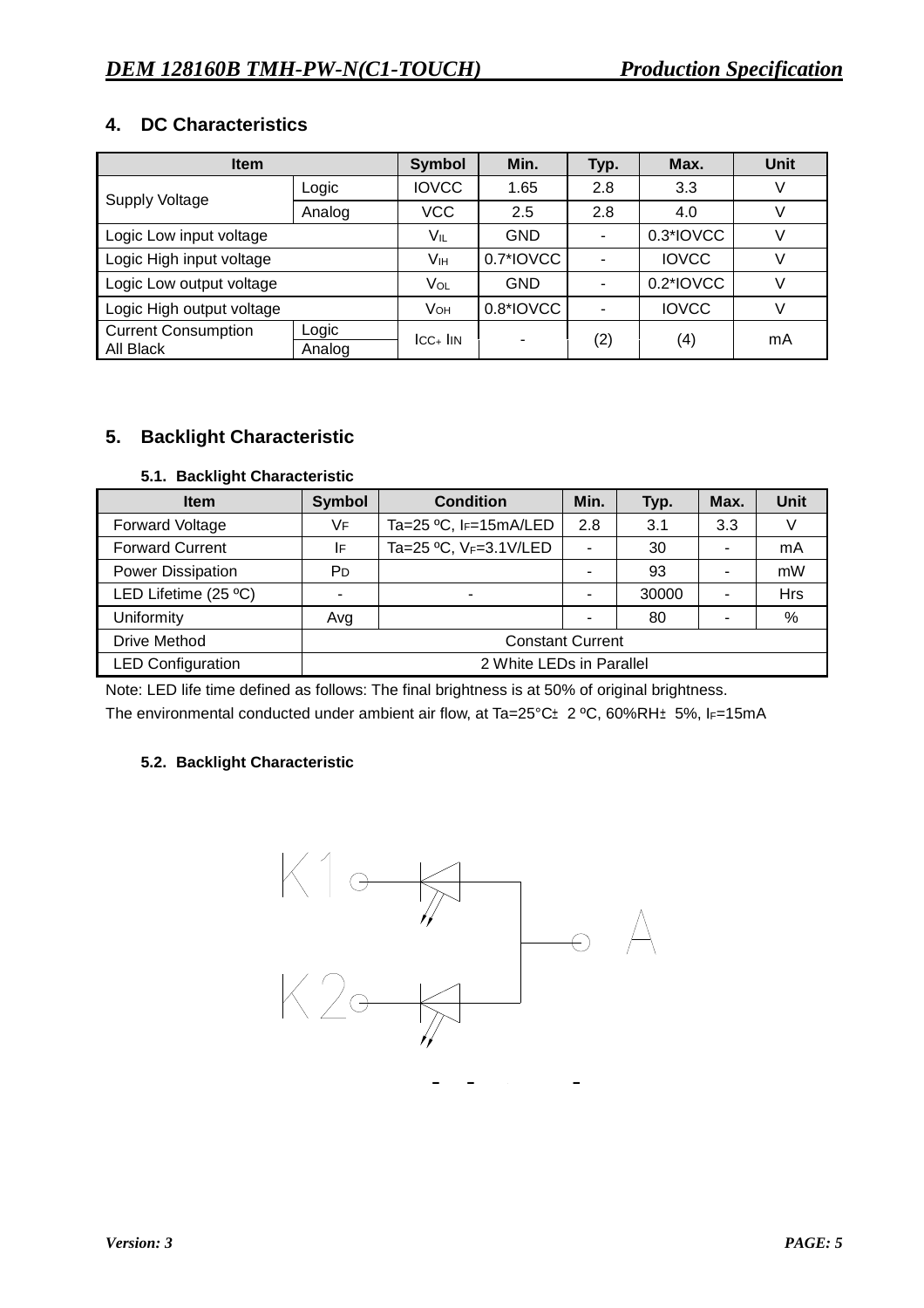# **6. Touch Screen Panel Specifications**

| Item | <b>CTP Description</b>       |                                   |
|------|------------------------------|-----------------------------------|
| 1    | IC                           | FT6336U                           |
| 2    | Interface                    | 12C                               |
| 3    | <b>Operating Voltage</b>     | $2.8V \sim 3.3V$                  |
| 4    | Interface Signal Voltage     | $2.8V - 3.3V$                     |
| 5    | Surface Hardness             | >6H                               |
| 6    | <b>Operating Temperature</b> | $-20^{\circ}$ C ~ $+70^{\circ}$ C |
| 7    | Storage Temperature          | $-30^{\circ}$ C ~ $+80^{\circ}$ C |
| 8    | Strengthened Type            | Chemical                          |
| 9    | Transmittance                | $>85\%$                           |
| 10   | Origin of Coordinates        | T/L                               |
| 11   | <b>Resolution Ratio</b>      | 240 x 320                         |

| <b>Item</b> | Main Layer Define   | Thickness/Material |
|-------------|---------------------|--------------------|
|             | Lens                | 0.7mm/Glass        |
|             | <b>Optical Glue</b> | $0.15$ mm          |
|             | Sensor              | 0.55mm/Glass       |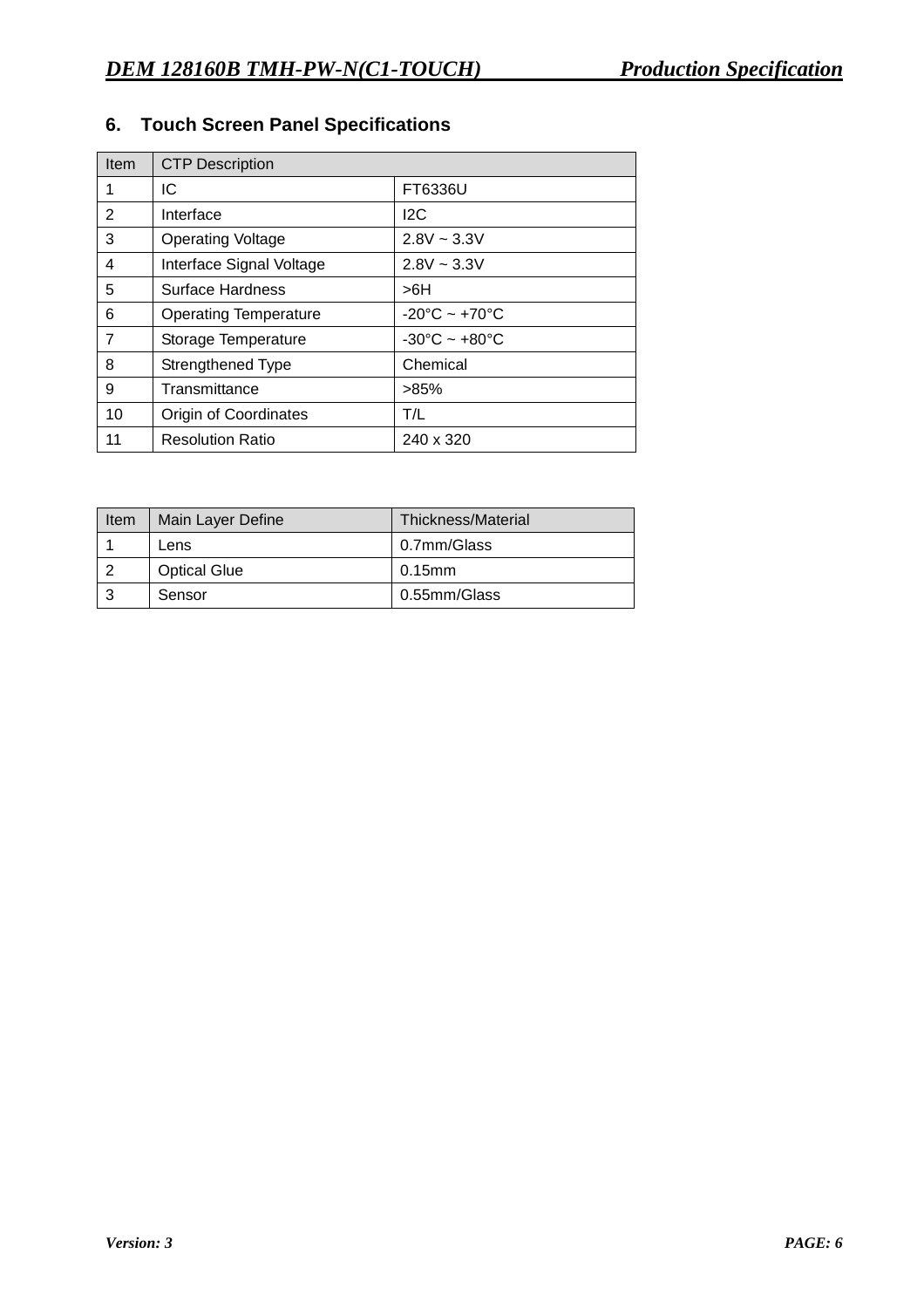### **7. Optical Characteristics**

### **7.1. Optical Characteristics**

|                                  | Ta=25°C, VCC=2.8V, TN LC+ Polarizer |             |                                                      |                  |       |                      |                          |                   |
|----------------------------------|-------------------------------------|-------------|------------------------------------------------------|------------------|-------|----------------------|--------------------------|-------------------|
|                                  | Item                                |             |                                                      | <b>Condition</b> |       | <b>Specification</b> |                          | <b>Unit</b>       |
|                                  |                                     |             | <b>Symbol</b>                                        |                  | Min.  | Typ.                 | Max.                     |                   |
|                                  | Luminance on                        |             |                                                      |                  |       |                      |                          |                   |
|                                  | TFT( $I_f$ =15mA/LED)               |             | Lv                                                   | Normally         | 360   | 450                  |                          | cd/m <sup>2</sup> |
|                                  | Contrast Ratio(See 6.3)             |             | <b>CR</b>                                            | viewing angle    | 400   | 500                  | $\overline{\phantom{0}}$ |                   |
| Backlight On (Transmissive Mode) | Response Time<br>(See 6.2)          |             | $\theta$ x = $\varphi$ Y = 0 <sup>o</sup><br>$TR+TF$ |                  |       | 8                    | 16                       | ms                |
|                                  |                                     | Red         | <b>XR</b>                                            |                  | 0.553 | 0.603                | 0.653                    |                   |
|                                  |                                     |             | <b>YR</b>                                            |                  | 0.304 | 0.354                | 0.404                    |                   |
|                                  |                                     | Green       | XG                                                   |                  | 0.246 | 0.296                | 0.346                    |                   |
|                                  | Chromaticity                        |             | YG                                                   |                  | 0.571 | 0.621                | 0.671                    |                   |
|                                  | Transmissive                        | <b>Blue</b> | Xв                                                   |                  | 0.096 | 0.146                | 0.196                    |                   |
|                                  | (See 6.5)                           |             | YB                                                   |                  | 0.039 | 0.089                | 0.139                    |                   |
|                                  |                                     |             | Xw                                                   |                  | 0.232 | 0.282                | 0.332                    |                   |
|                                  |                                     | White       | Yw                                                   |                  | 0.282 | 0.332                | 0.382                    |                   |
|                                  |                                     | Horizontal  | $\theta x+$                                          |                  | 50    | 60                   |                          |                   |
|                                  | <b>Viewing Angle</b>                |             | θх-                                                  |                  | 50    | 60                   |                          |                   |
|                                  | (See 6.4)                           | Vertical    | φY+                                                  | Center CR≥10     | 50    | 60                   | $\overline{\phantom{0}}$ | Deg.              |
|                                  |                                     |             | φY-                                                  |                  | 30    | 40                   | ٠                        |                   |
|                                  | NTSC Ratio(Gamut)                   |             |                                                      |                  |       | 60                   |                          | $\%$              |

### **7.2. Definition of Response Time**

7.2.1. Normally Black Type (Negative)



Tr is the time it takes to change form non-selected stage with relative luminance 10% to selected state with relative luminance 90%;

Tf is the time it takes to change from selected state with relative luminance 90% to non-selected state with relative luminance 10%.

Note: Measuring machine: LCD-5100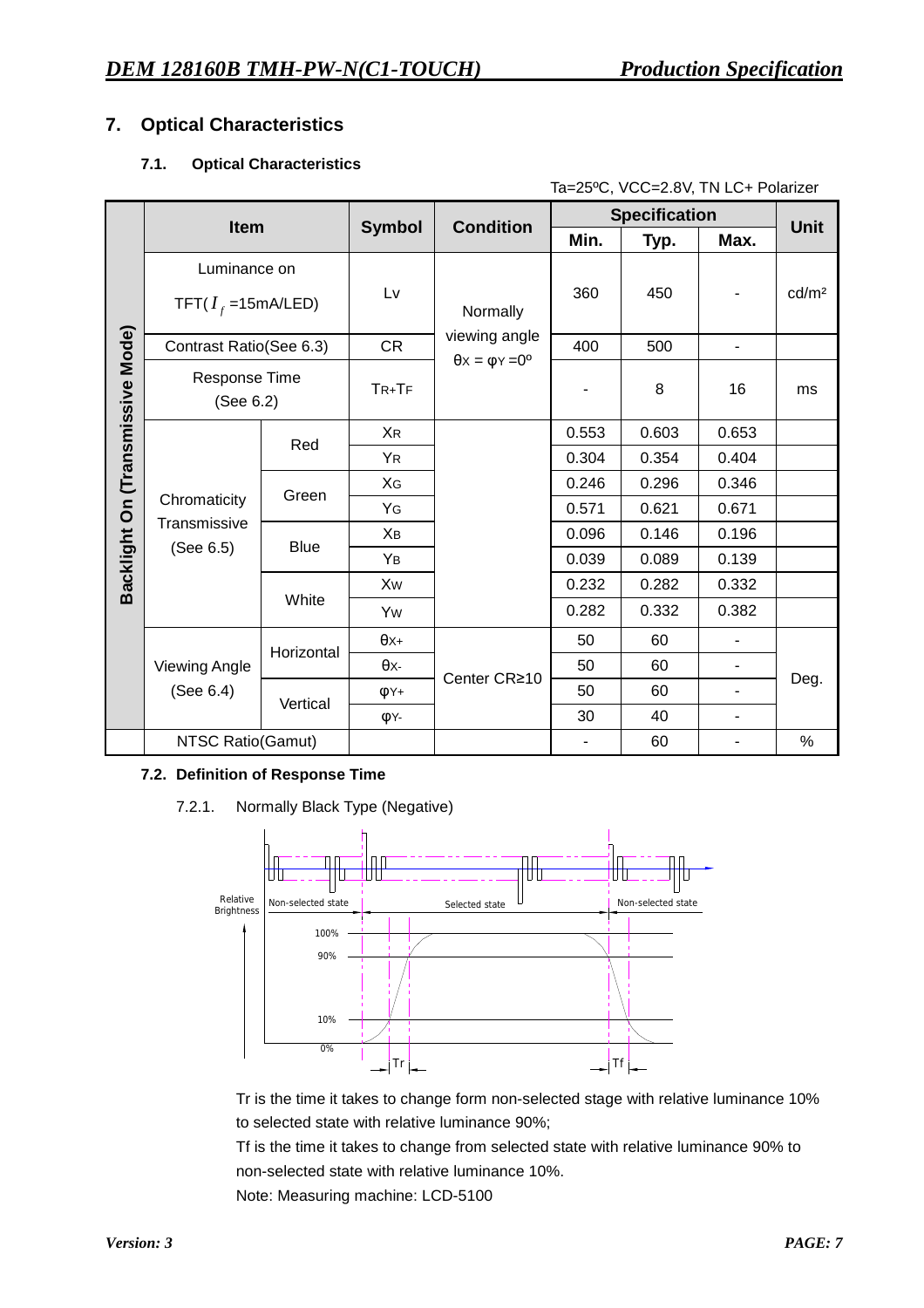### 7.2.2. Normally White Type (Positive)



Tr is the time it takes to change form non-selected stage with relative luminance 90% to selected state with relative luminance 10%;

Tf is the time it takes to change from selected state with relative luminance 10% to non-selected state with relative luminance 90%;

Note: Measuring machine: LCD-5100 or EQUI

#### **7.3. Definition of Contrast Ratio**

Contrast is measured perpendicular to display surface in reflective and transmissive mode. The measurement condition is:

| <b>Measuring Equipment</b>      | Eldim or Equivalent      |
|---------------------------------|--------------------------|
| <b>Measuring Point Diameter</b> | 3mm/1mm                  |
| <b>Measuring Point Location</b> | Active Area centre point |
|                                 | A: All Pixels white      |
| Test pattern                    | B: All Pixel black       |
| Contrast setting                | Maximum                  |

Definitions: CR (Contrast) = Luminance of White Pixel / Luminance of Black Pixel

#### **7.4. Definition of Viewing Angles**



Measuring machine: LCD-5100 or EQUI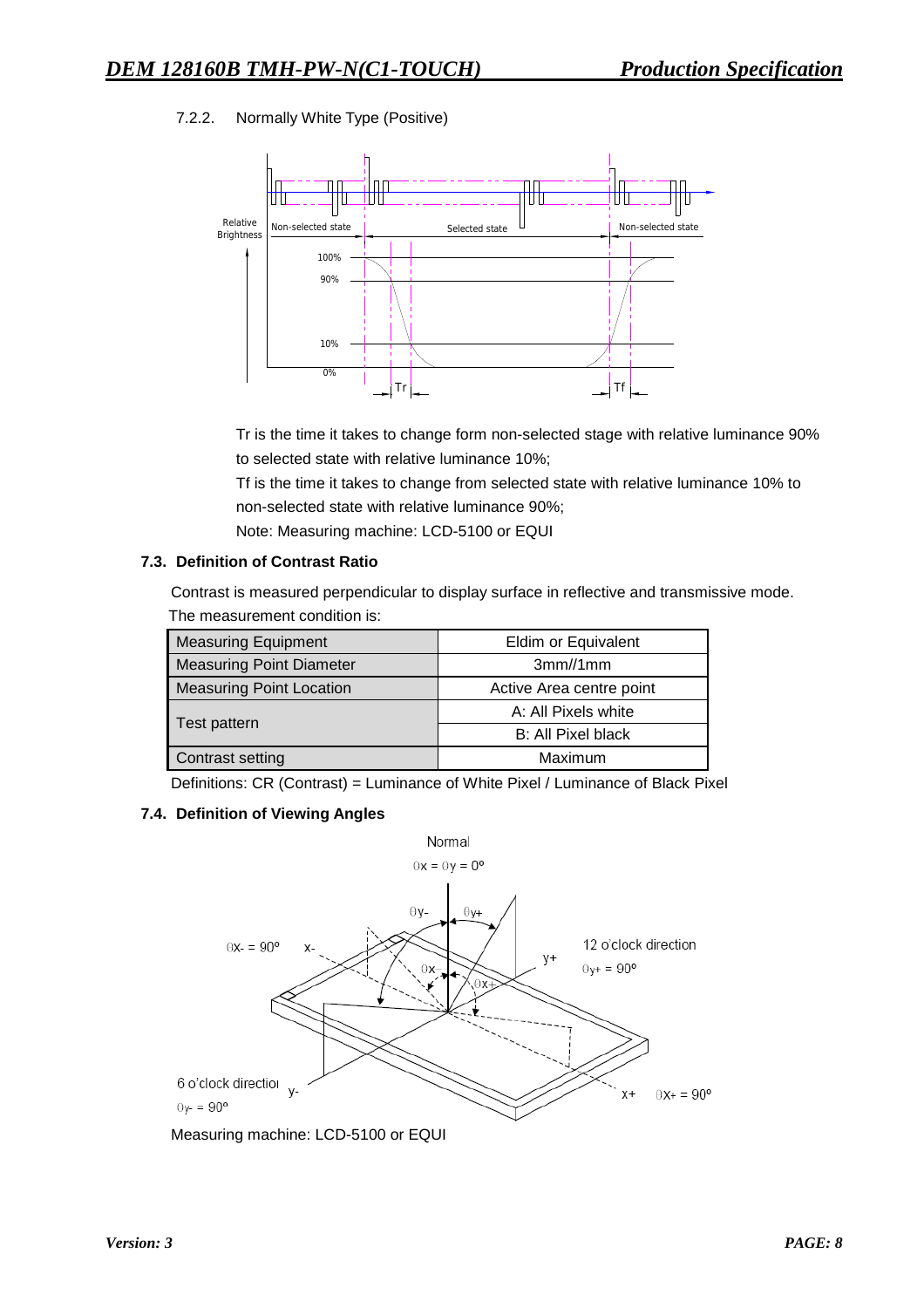### **7.5. Definition of Color Appearance**

R,G,B and W are defined by (x, y) on the IE chromaticity diagram NTSC=area of RGB triangle/area of NTSC triangleX100% Measuring picture: Red, Green, Blue and White (Measuring machine: BM-7)



### **7.6. Definition of Surface Luminance, Uniformity and Transmittance**

Using the transmissive mode measurement approach, measure the white screen luminance of the display panel and backlight.

- 7.6.1. Surface Luminance:  $Lv = average (L_{P1}:L_{P9})$
- 7.6.2. Uniformity = Minimal (L $P1:LP9)$  / Maximal (L $P1:LP9)$  \* 100%
- 7.6.3. Transmittance =  $Lv$  on LCD /  $Lv$  on Backlight  $*$  100%

Note: Measuring machine: BM-7

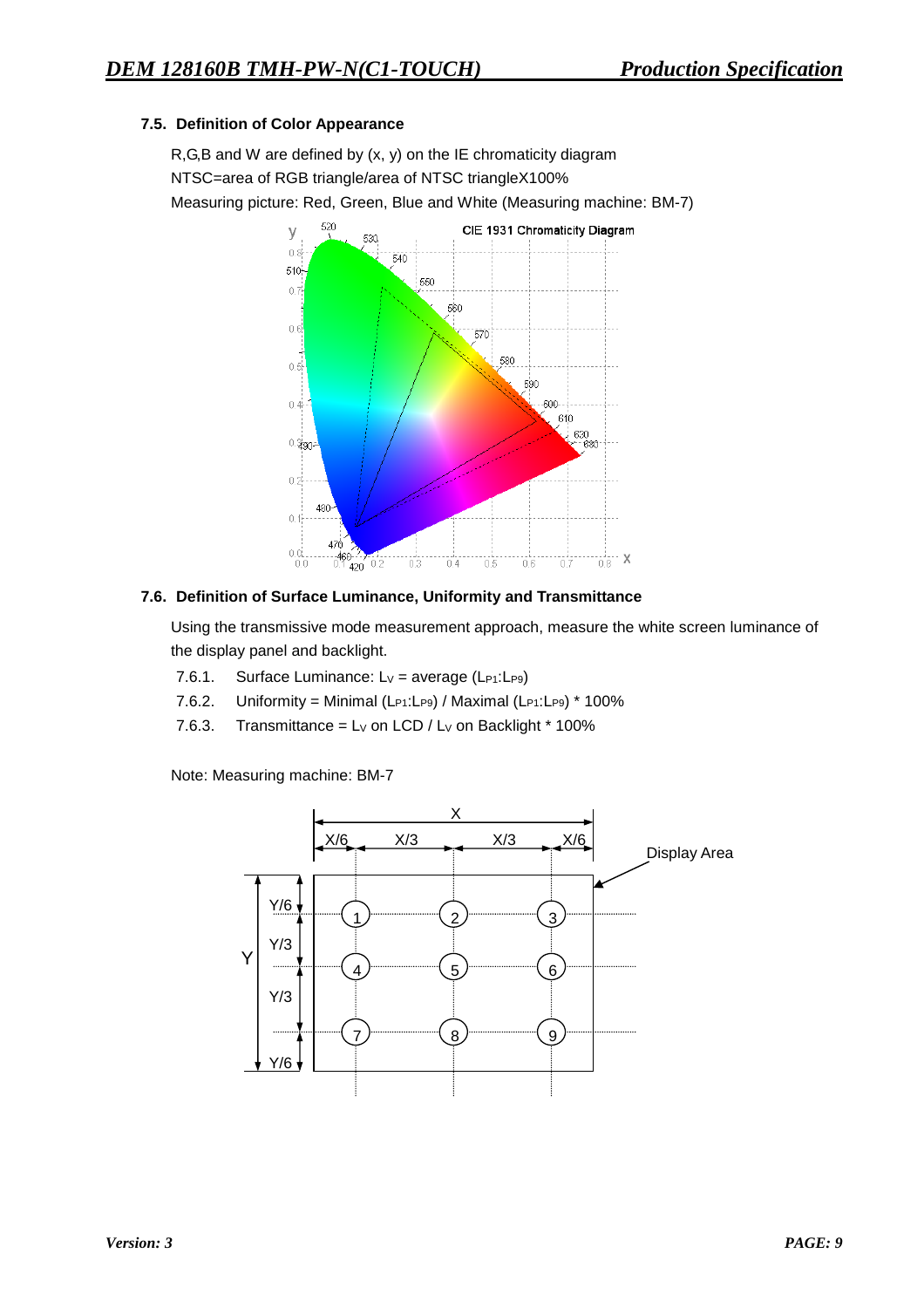

### **8. Block Diagram and Power Supply**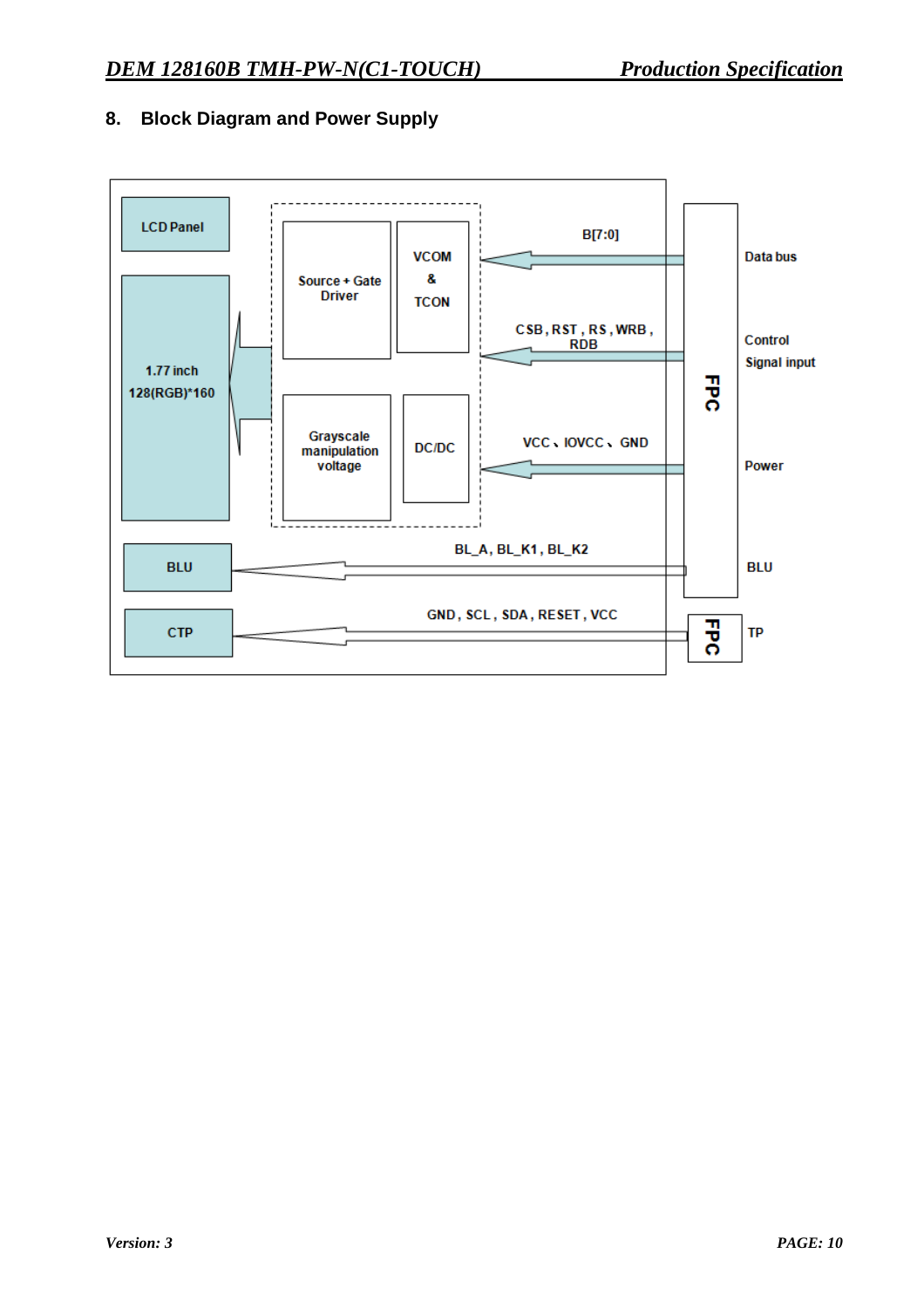### **9. Interface Pins Definition**

### **9.1 TFT PIN**

| No.                     | <b>Symbol</b>     | <b>Function</b>     | <b>Remark</b> |
|-------------------------|-------------------|---------------------|---------------|
| 1                       | <b>GND</b>        | Ground              |               |
| $\overline{2}$          | <b>IOVCC</b>      | Logic Power(1.8V)   |               |
| 3                       | <b>VCC</b>        | Analog Power(2.8V)  |               |
| $\overline{\mathbf{4}}$ | <b>CSB</b>        | Chip Select Signal  |               |
| 5                       | <b>RST</b>        | <b>Reset Signal</b> |               |
| 6                       | <b>RS</b>         | Data/Command Signal |               |
| $\overline{7}$          | <b>WRB</b>        | Write signal        |               |
| 8                       | <b>RDB</b>        | Read signal         |               |
| 9                       | DB <sub>0</sub>   | Data bus            |               |
| 10                      | DB1               | Data bus            |               |
| 11                      | DB <sub>2</sub>   | Data bus            |               |
| 12                      | DB <sub>3</sub>   | Data bus            |               |
| 13                      | DB4               | Data bus            |               |
| 14                      | DB <sub>5</sub>   | Data bus            |               |
| 15                      | DB <sub>6</sub>   | Data bus            |               |
| 16                      | DB <sub>7</sub>   | Data bus            |               |
| 17                      | $BL-A$            | Led anode           |               |
| 18                      | BL_K1             | Led cathode         |               |
| 19                      | BL_K <sub>2</sub> | Led cathode         |               |
| 20                      | <b>GND</b>        | Ground              |               |

#### **9.2 CTP PIN**

| No. | <b>Symbol</b> | <b>Function</b> | <b>Remark</b> |
|-----|---------------|-----------------|---------------|
|     | <b>GND</b>    | Ground          |               |
| 2   | <b>SCL</b>    | <b>Clock</b>    |               |
| 3   | <b>SDA</b>    | Data            |               |
| 4   | <b>INT</b>    | Interrupt       |               |
| 5   | <b>RESET</b>  | Reset           |               |
| 6   | <b>VCC</b>    | Power supply    |               |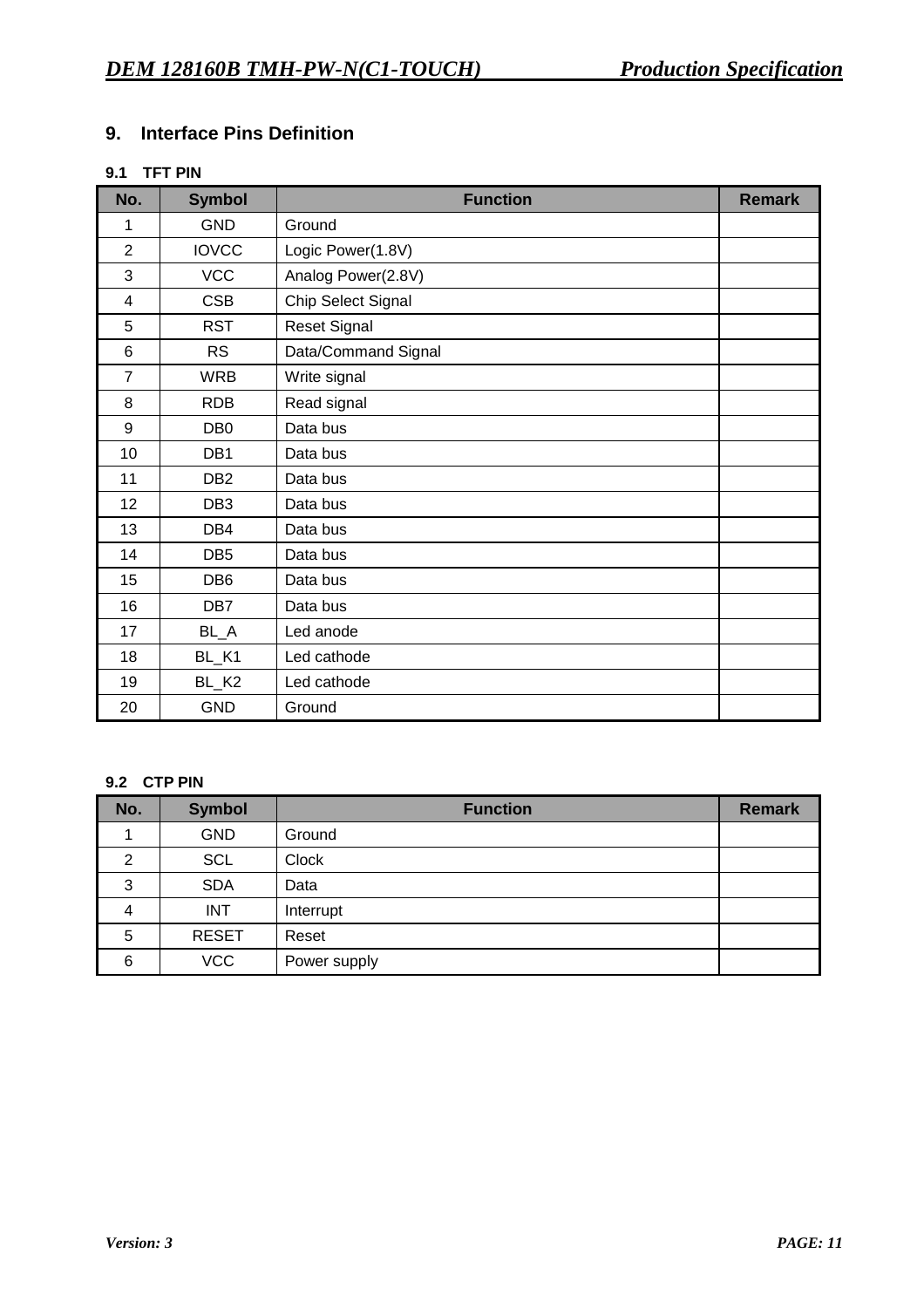### **10. AC Characteristics**

### **10.1.Reset timing**



#### (VSS=0V, VDDI=1.65V to 1.95V, VPNL=2.6V to 2.9V, Ta = -30 to 70°C)

| Symbol | <b>Parameter</b>          | <b>Related</b> | <b>MIN</b> | <b>TYP</b>               | <b>MAX</b>               | <b>Note</b>              | <b>Unit</b> |
|--------|---------------------------|----------------|------------|--------------------------|--------------------------|--------------------------|-------------|
|        |                           | <b>Pins</b>    |            |                          |                          |                          |             |
| tRESW  | *1) Reset low pulse width | <b>RESX</b>    | 10         | $\overline{\phantom{0}}$ | $\overline{\phantom{a}}$ | $\overline{\phantom{a}}$ | μs          |
| tREST  | *2) Reset complete width  |                | -          |                          | 5                        | When reset applied       | ms          |
|        |                           |                |            |                          |                          | during Sleep in mode     |             |
|        |                           |                |            |                          | 120                      | When reset applied       | ms          |
|        |                           |                | ۰          |                          |                          | during Sleep out mode    |             |

Note

1. Spike due to an electrostatic discharge on RESX line does not cause system reset according to the table below.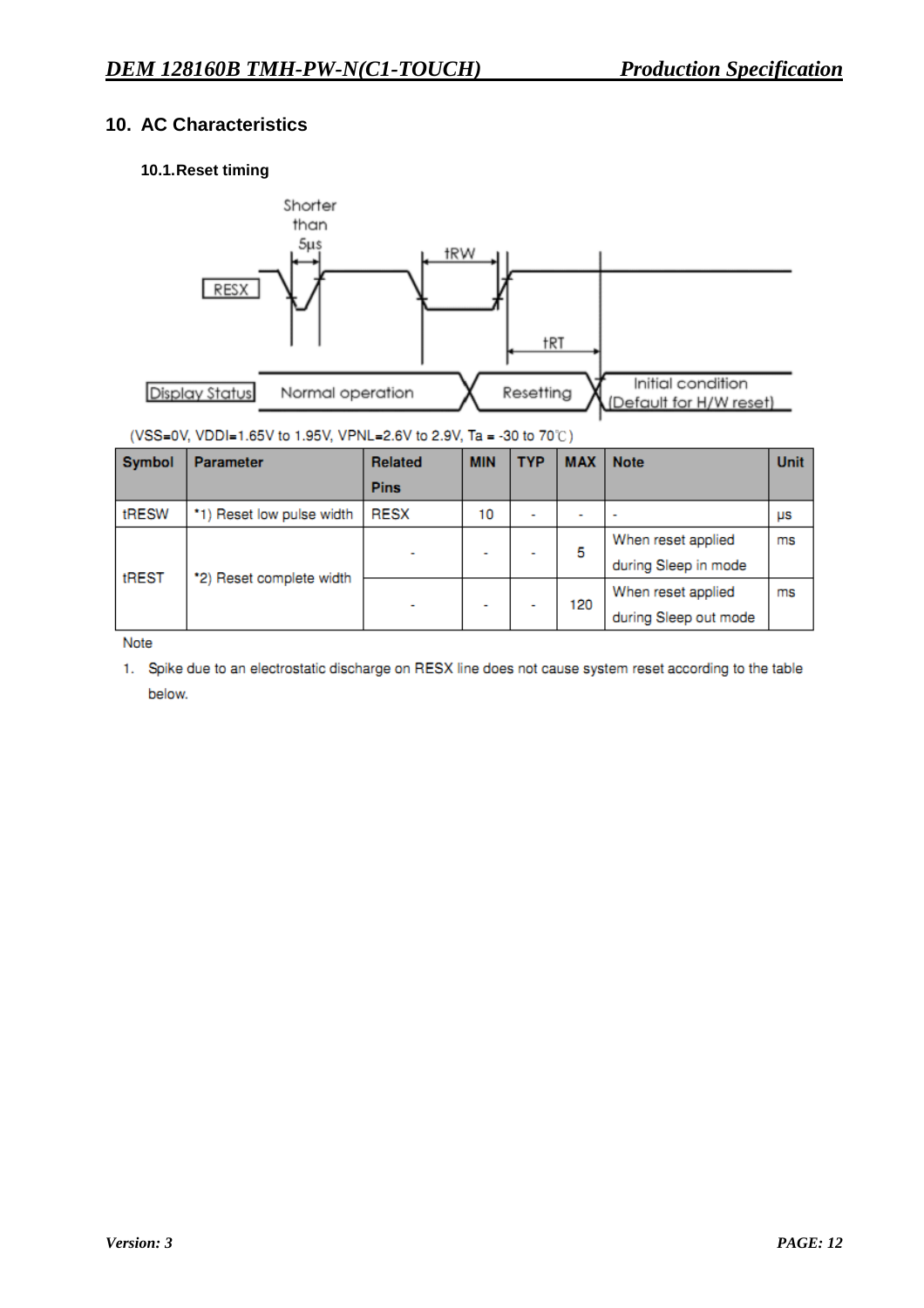### **10.2.Interface timing**

Display Module Parallel 18/16/9/8-bit Bus



Note: Logic high and low levels are specified as 30% and 70% of VDDI for Input signals.

| Signal | Symbol | Parameter                         | min | max | unit | description |
|--------|--------|-----------------------------------|-----|-----|------|-------------|
|        | tast   | Address setup time                |     |     | ns   |             |
| D/CX   | taht   | Address hold time(Write/Read)     | 10  |     | ns   |             |
|        | tchw   | "S""H" Pulse Widtch               | 0   |     | ns   |             |
|        | tcs    | Chip Select setup time (Write)    | 10  |     | ns   |             |
| CSX    | trcs   | Chip Select setup time (Read ID)  | 45  |     | ns   |             |
|        | trcsfm | Chip Select setup time (Read FM)  | 355 |     | ns   |             |
|        | tcsf   | Chip Select Wait time(Write/read) | 10  |     | ns   |             |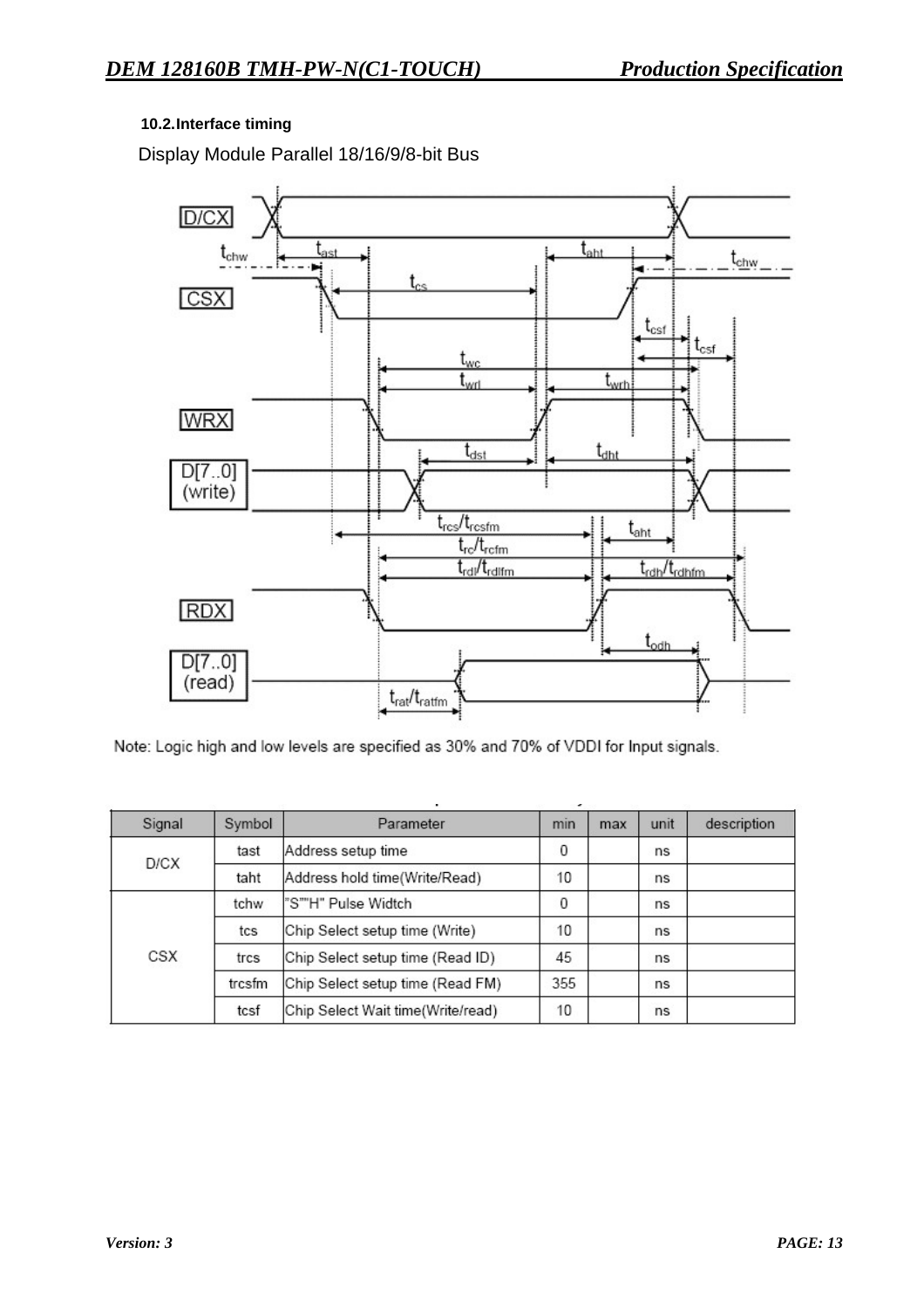|            | twc                                                                          | Write cycle                   | 66  |     | ns |                                |  |
|------------|------------------------------------------------------------------------------|-------------------------------|-----|-----|----|--------------------------------|--|
| WRX        | twrh                                                                         | Controlpulse H duration       | 15  |     | ns |                                |  |
|            | twrl                                                                         | Control pulse L duration      | 15  |     | ns |                                |  |
|            | trc                                                                          | Read cycle (ID)               | 160 |     | ns | When read ID                   |  |
| RDX        | Control pulse H duration(ID)<br>trdh<br>Control pulse L duration(ID)<br>trdl |                               | 90  |     | ns | data                           |  |
|            |                                                                              |                               | 45  |     | ns |                                |  |
|            | trcfm                                                                        | Read cycle (FM)               | 450 |     | ns | When read from<br>frame memory |  |
| <b>RDX</b> | trdhfm                                                                       | Control pulse H duration (FM) | 90  |     | ns |                                |  |
|            | trdlfm                                                                       | Control pulse L duration (FM) | 355 |     | ns |                                |  |
|            | tdst                                                                         | Data setup time               | 10  |     | ns | For maximum                    |  |
|            | tdht                                                                         | Data hold time                | 10  |     | ns |                                |  |
| D[170]     | trat                                                                         | Read access time (ID)         |     | 40  | ns | $CL = 30pF$<br>For minimum     |  |
|            | tratfm<br>Read access time (FM)                                              |                               |     | 340 | ns | $CL = 8pF$                     |  |
|            | todh                                                                         | Output disable time           | 20  | 80  | ns |                                |  |

Note 1: VDDI 1.65 to 3.3V, VDD=2.6 to 3.3V, AGND=GND=0V, Ta=-30 to 70 °C (to +85°C no damage)

Note 2: This input signal rise time and fall time (tr, tf) is specified at 15 ns or less. Logic high and low levels are specified as 30% and 70%

of VDDI for input signals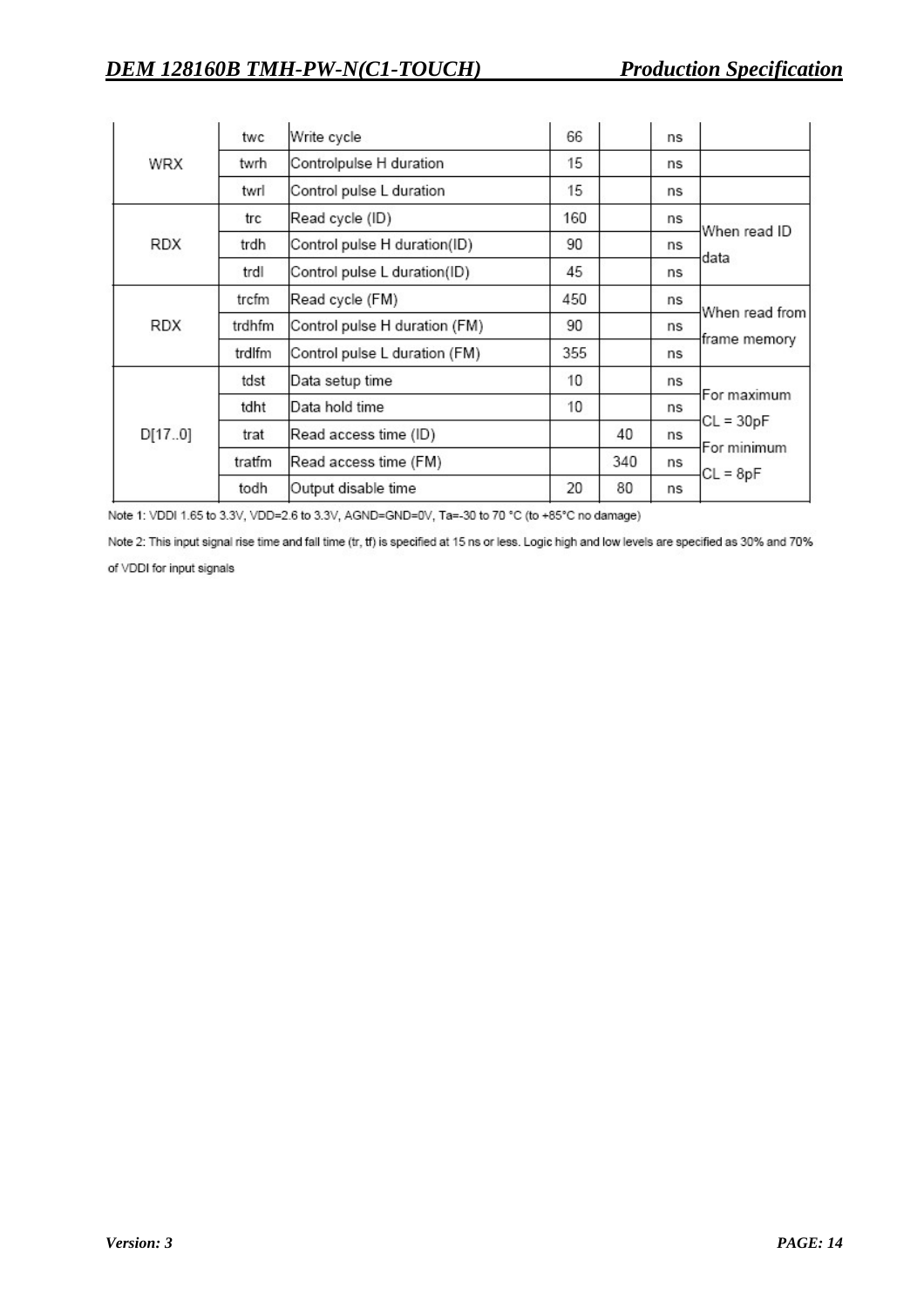### **11. Quality Assurance**

### **11.1. Purpose**

This standard for Quality Assurance assures the quality of LCD module products supplied to customer.

#### **11.2. Standard for Quality Test**

- 11.2.1 Sampling Plan:
	- GB2828.1-2012

Single sampling, general inspection level II

11.2.2 Sampling Criteria:

Visual inspection: AQL 1.5%

Electrical functional: AQL 0.65%.

 11.2.3 Reliability Test: Detailed requirement refer to Reliability Test Specification.

### **11.3. Nonconforming Analysis & Disposition**

- 11.3.1 Nonconforming analysis:
	- 11.3.1.1 Customer should provide overall information of non-conforming sample for their complaints.
	- 11.3.1.2 After receipt of detailed information from customer, the analysis of nonconforming parts usually should be finished in one week.

 11.3.1.3 If cannot finish the analysis on time, customer will be notified with the progress status. 11.3.2 Disposition of nonconforming:

- 11.3.2.1 Non-conforming product over PPM level will be replaced.
- 11.3.2.2 The cause of non-conformance will be analyzed. Corrective action will be discussed and implemented.

### **11.4. Agreement Items**

Shall negotiate with customer if the following situation occurs:

- 11.4.1 There is any discrepancy in standard of quality assurance.
- 11.4.2 Additional requirement to be added in product specification.
- 11.4.3 Any other special problem.

#### **11.5. Standard of the Product Visual Inspection**

- 11.5.1 Appearance inspection:
	- 11.5.1.1 The inspection must be under illumination about 1000 1500 lx, and the distance of view must be at  $30cm \pm 2cm$ .
	- 11.5.1.2 The viewing angle should be 45° from the vertical line without reflection light or follows customer's viewing angle specifications.
	- 11.5.1.3 Definition of area: A Zone: Active Area, B Zone: Viewing Area,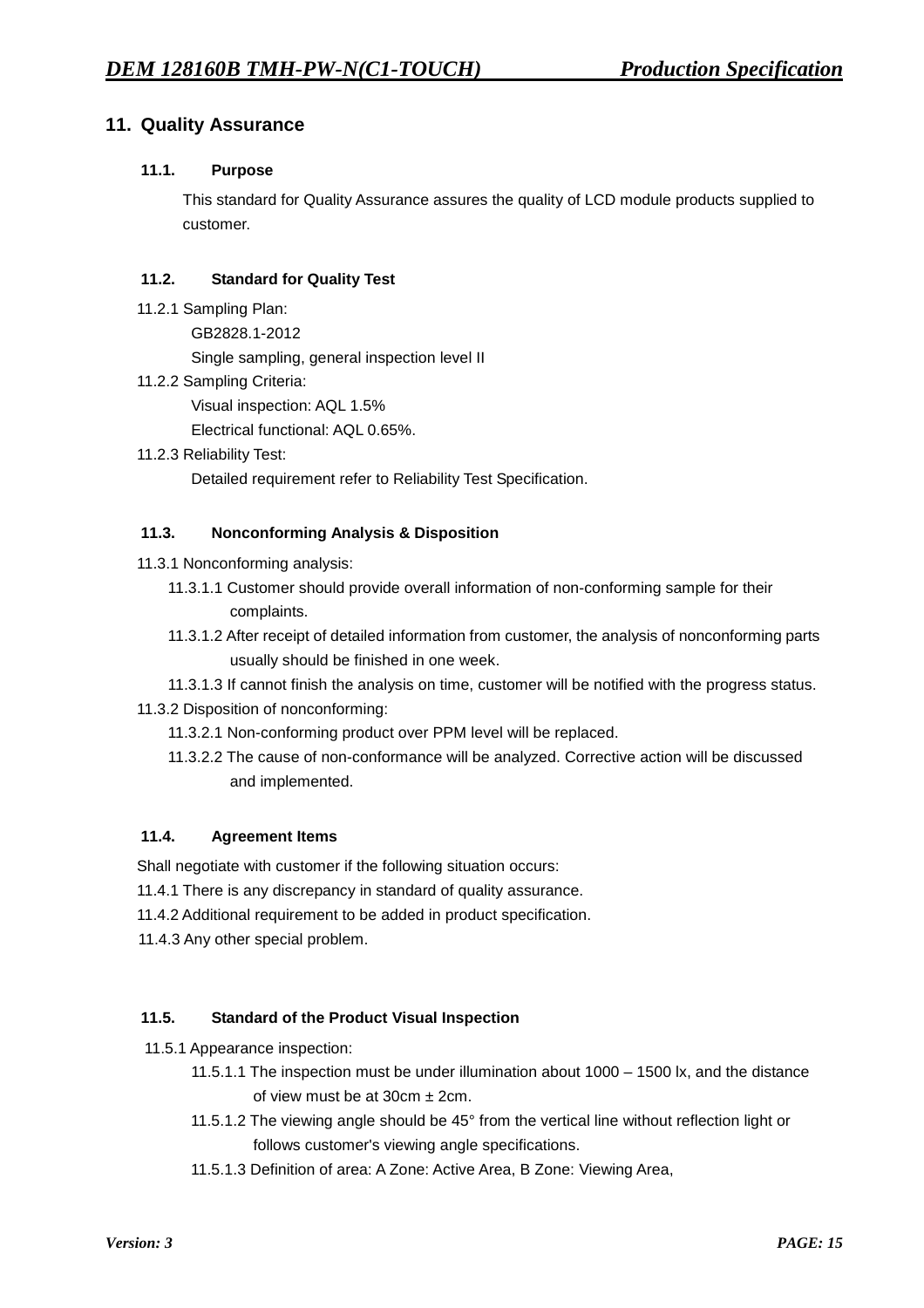

11.5.2 Basic principle:

- 11.5.2.1 A set of sample to indicate the limit of acceptable quality level must be discussed by both us and customer when there is any dispute happened.
- 11.5.2.2 New item must be added on time when it is necessary.

| No. | <b>Item</b>                                                                                                                    | Criteria (Unit: mm)                                                                       |                                                                                                                                                                                                               |                                                                                                          |  |                                                                                                           |  |  |
|-----|--------------------------------------------------------------------------------------------------------------------------------|-------------------------------------------------------------------------------------------|---------------------------------------------------------------------------------------------------------------------------------------------------------------------------------------------------------------|----------------------------------------------------------------------------------------------------------|--|-----------------------------------------------------------------------------------------------------------|--|--|
| 01  | Black / White spot<br>Foreign material<br>(Round type)<br>Pinholes<br><b>Stain</b><br>Particles inside cell.<br>(Minor defect) | a<br>b<br>$\varphi = (a + b)/2$<br>Distance between 2 defects should more than 3mm apart. | <b>Size</b>                                                                                                                                                                                                   | Area<br>$\phi \leq 0.10$<br>$0.10 < \phi \leq 0.15$<br>$0.15 < \phi \leq 0.25$<br>$0.25 < \phi$<br>Total |  | Acc. Qty<br>Ignore<br>$\overline{2}$<br>1<br>$\Omega$<br>$\overline{2}$<br>no include<br>$\phi \leq 0.10$ |  |  |
| 02  | <b>Electrical Defect</b><br>(Minor defect)                                                                                     | Bright dot<br>Dark dot<br><b>Total dot</b><br>Mura<br>Remark:                             | Display Area<br>Total<br>$\Omega$<br>0<br>$N \leq 2$<br>$N \leq 2$<br>$N \leq 2$<br>$N \leq 2$<br>Not visible through 5% ND filters.<br>1. Bright dot caused by scratch and foreign object accords to item 1. |                                                                                                          |  | Note1<br>Note 2                                                                                           |  |  |

#### **11.6. Inspection Specification**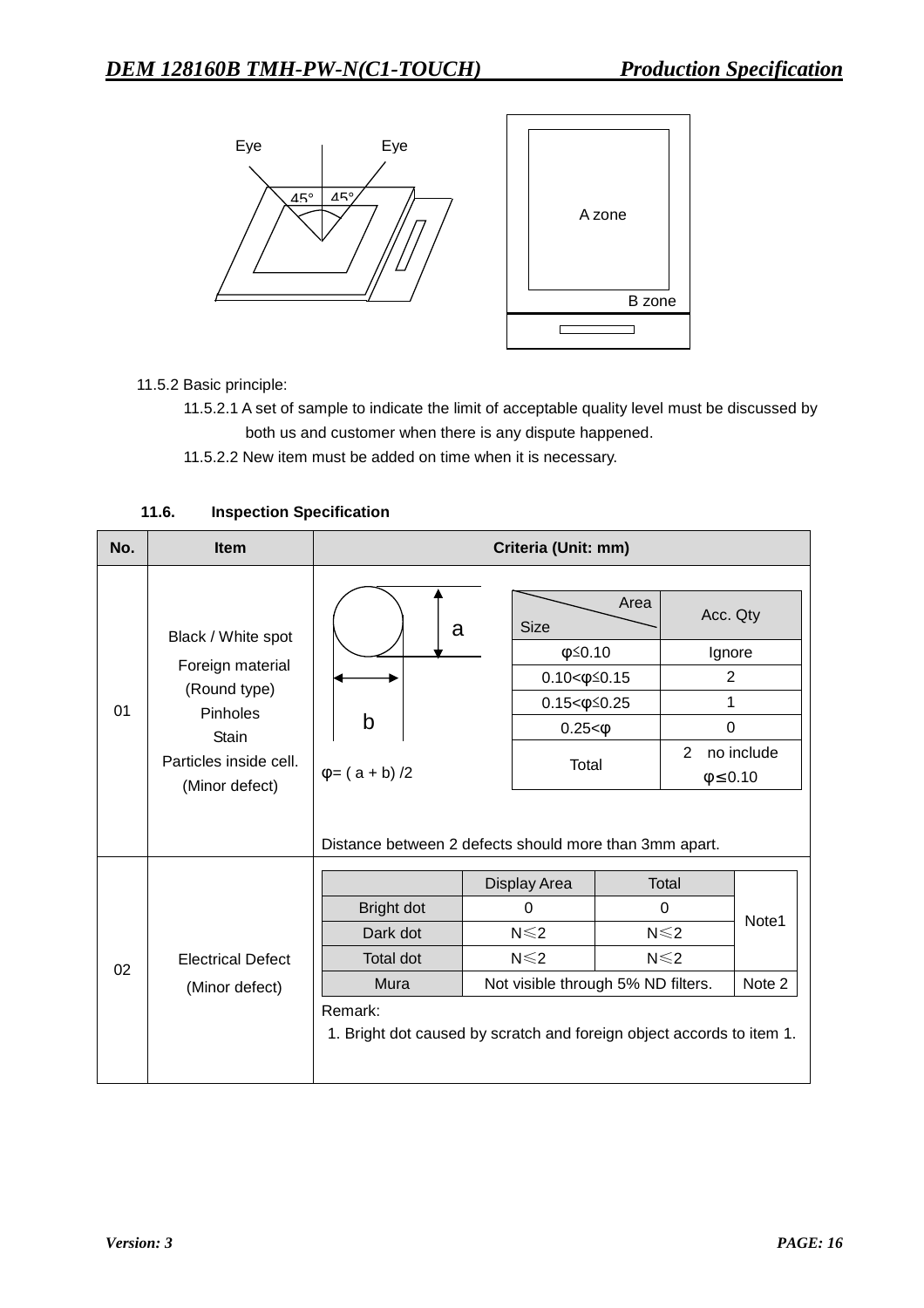| 03 | <b>Black and White line</b><br>Scratch<br>Foreign material | W                                                       |                                                                                                                                  |                |  |  |
|----|------------------------------------------------------------|---------------------------------------------------------|----------------------------------------------------------------------------------------------------------------------------------|----------------|--|--|
|    | (Line type)                                                | Length                                                  | Width                                                                                                                            | Acc. Qty       |  |  |
|    | (Minor defect)                                             | $\sqrt{ }$                                              | $W \leq 0.03$                                                                                                                    | Ignore         |  |  |
|    |                                                            | $L \leq 2.5$                                            | $0.03 < W \leq 0.05$                                                                                                             | 3              |  |  |
|    |                                                            | $L \leq 2.5$                                            | $0.05 < W \leq 0.10$                                                                                                             | $\overline{2}$ |  |  |
|    |                                                            | 1                                                       | 0.1 < W                                                                                                                          | $\pmb{0}$      |  |  |
|    |                                                            |                                                         | Total                                                                                                                            | 3              |  |  |
|    |                                                            |                                                         | Distance between 2 defects should more than 3mm apart. Scratches<br>not viewable through the back of the display are acceptable. |                |  |  |
| 04 | <b>Glass Crack</b><br>(Minor defect)                       | Crack is potential to enlarge, any type is not allowed. |                                                                                                                                  |                |  |  |
|    | Chipping Pad Area:<br>Glass                                |                                                         |                                                                                                                                  |                |  |  |
|    | (Minor defect)                                             |                                                         | Length and Width                                                                                                                 | Acc. Qty       |  |  |
|    |                                                            |                                                         | c > 3.0, b < 1.0                                                                                                                 | 1              |  |  |
| 05 |                                                            |                                                         | c < 3.0, b < 1.0                                                                                                                 | 3              |  |  |
|    |                                                            |                                                         | a <glass td="" thickness<=""><td></td><td></td></glass>                                                                          |                |  |  |
|    |                                                            |                                                         |                                                                                                                                  |                |  |  |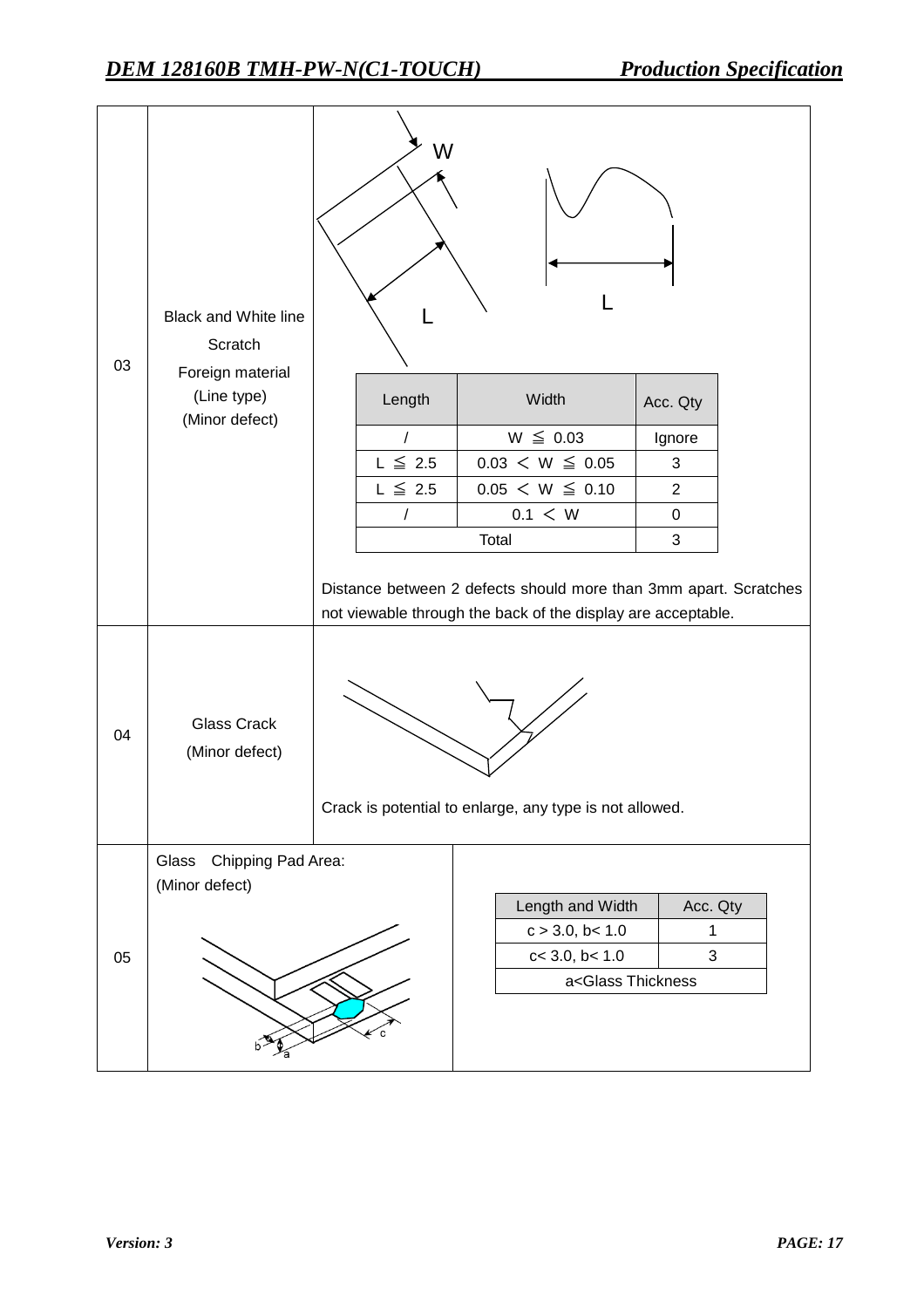|    | Chipping Rear of Pad Area:<br>Glass<br>(Minor defect) |                                                           |                    |
|----|-------------------------------------------------------|-----------------------------------------------------------|--------------------|
|    |                                                       | Length and Width                                          | Acc. Qty           |
|    |                                                       | c > 3.0, b < 1.0                                          | 1                  |
| 06 |                                                       | c < 3.0, b < 1.0                                          | 2                  |
|    |                                                       | $c<$ 3.0, $b<$ 0.5                                        | $\overline{4}$     |
|    |                                                       | a <glass td="" thickness<=""><td></td></glass>            |                    |
|    |                                                       |                                                           |                    |
|    | Chipping Except Pad Area:<br>Glass<br>(Minor defect)  |                                                           |                    |
|    |                                                       | Length and Width                                          | Acc. Qty           |
| 07 |                                                       | c > 3.0, b < 1.0                                          | 1                  |
|    |                                                       | c < 3.0, b < 1.0                                          | $\overline{2}$     |
|    |                                                       | $c<$ 3.0, $b<$ 0.5                                        | $\overline{4}$     |
|    |                                                       | a <glass td="" thickness<=""><td></td></glass>            |                    |
|    |                                                       |                                                           |                    |
|    | <b>Glass Corner Chipping:</b><br>(Minor defect)       |                                                           |                    |
|    |                                                       | Length and Width<br>c < 3.0, b < 3.0                      | Acc. Qty<br>Ignore |
| 08 |                                                       | a <glass td="" thickness<=""><td></td></glass>            |                    |
|    |                                                       |                                                           |                    |
|    | Glass Burr:                                           |                                                           |                    |
|    | (Minor defect)                                        |                                                           |                    |
|    |                                                       | Length                                                    | Acc. Qty           |
|    |                                                       | F < 1.0                                                   | Ignore             |
| 09 |                                                       |                                                           |                    |
|    |                                                       | Glass burr don't affect assemble and module<br>dimension. |                    |
|    |                                                       |                                                           |                    |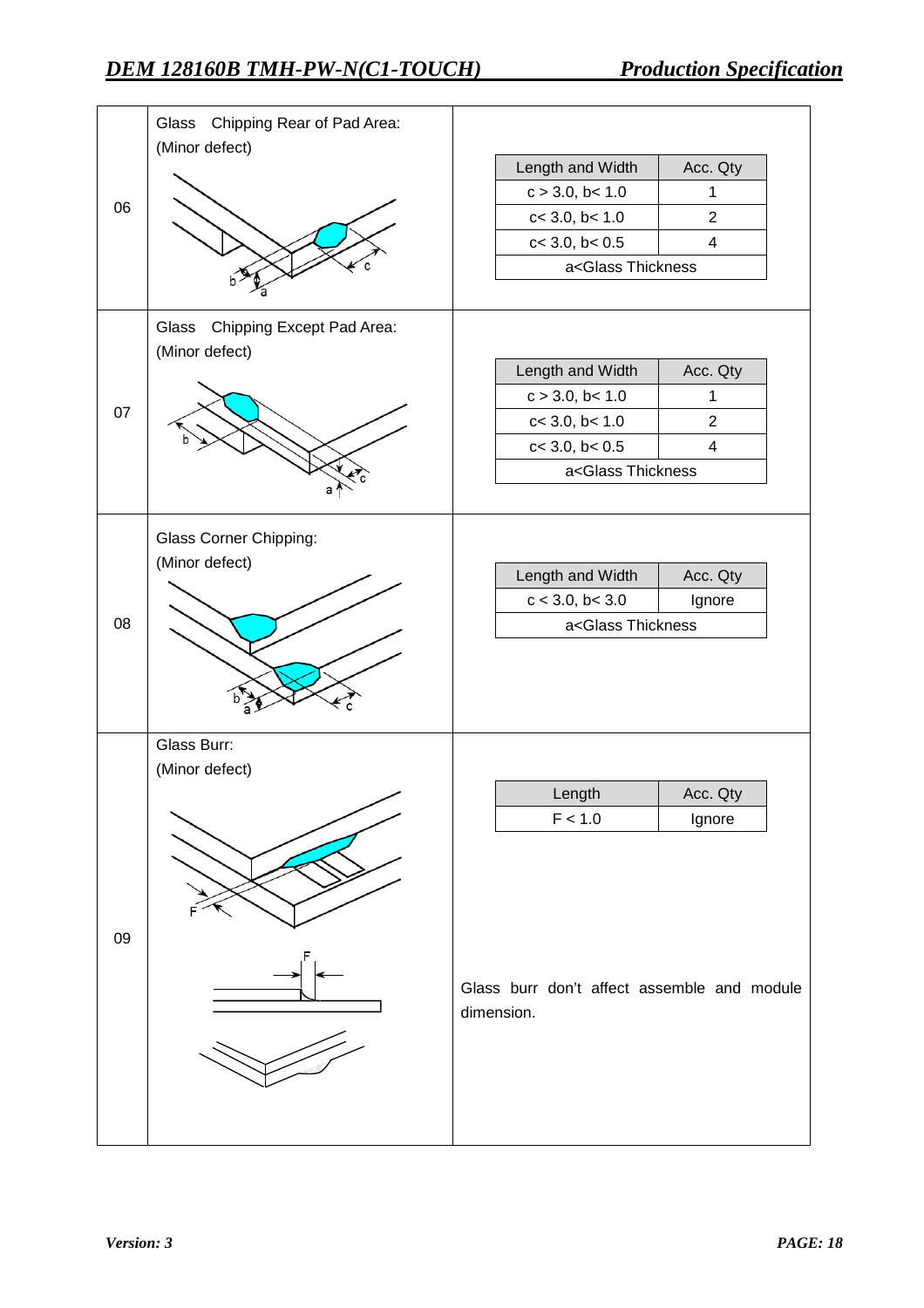| 10 | FPC Defect:<br>(Minor defect)<br>$\begin{picture}(180,10) \put(0,0){\line(1,0){10}} \put(10,0){\line(1,0){10}} \put(10,0){\line(1,0){10}} \put(10,0){\line(1,0){10}} \put(10,0){\line(1,0){10}} \put(10,0){\line(1,0){10}} \put(10,0){\line(1,0){10}} \put(10,0){\line(1,0){10}} \put(10,0){\line(1,0){10}} \put(10,0){\line(1,0){10}} \put(10,0){\line(1,0){10}} \put(10,0){\line($ |                                                                                                                                                                                                                                                                                                                  |                                                                                                        | 10.1 Dent, pinhole width a <w 3.<br="">(w: circuitry width.)<br/>10.2 Open circuit is unacceptable.<br/>10.3 No oxidation, contamination and distortion.</w> |  |  |
|----|--------------------------------------------------------------------------------------------------------------------------------------------------------------------------------------------------------------------------------------------------------------------------------------------------------------------------------------------------------------------------------------|------------------------------------------------------------------------------------------------------------------------------------------------------------------------------------------------------------------------------------------------------------------------------------------------------------------|--------------------------------------------------------------------------------------------------------|--------------------------------------------------------------------------------------------------------------------------------------------------------------|--|--|
| 11 | <b>Bubble on Polarizer</b><br>(Minor defect)                                                                                                                                                                                                                                                                                                                                         |                                                                                                                                                                                                                                                                                                                  | Diameter<br>$\varphi \leq 0.20$<br>$0.20 < \phi \leq 0.30$<br>$0.30 < \phi \leq 0.50$<br>$0.50 < \phi$ | Acc. Qty<br>Ignore<br>4<br>1<br>None                                                                                                                         |  |  |
| 12 | Dent on Polarizer<br>(Minor defect)                                                                                                                                                                                                                                                                                                                                                  |                                                                                                                                                                                                                                                                                                                  | Diameter<br>φ<br>$6.20$<br>$0.20 < \phi \leq 0.30$<br>$0.30 < \phi \leq 0.50$<br>                      | Acc. Qty<br>Ignore<br>4<br>1<br>None                                                                                                                         |  |  |
| 13 | Bezel                                                                                                                                                                                                                                                                                                                                                                                | 13.1 No rust, distortion on the Bezel.<br>13.2 No visible fingerprints, stains or other contamination.                                                                                                                                                                                                           |                                                                                                        |                                                                                                                                                              |  |  |
| 14 | PCR                                                                                                                                                                                                                                                                                                                                                                                  | 14.1 No distortion or contamination on PCB terminals.<br>14.2 All components on PCB must same as documented on the<br>BOM/component layout.<br>14.3 Follow IPC-A-600F.                                                                                                                                           |                                                                                                        |                                                                                                                                                              |  |  |
| 15 | Soldering                                                                                                                                                                                                                                                                                                                                                                            | Follow IPC-A-610C standard                                                                                                                                                                                                                                                                                       |                                                                                                        |                                                                                                                                                              |  |  |
| 16 | <b>Electrical Defect</b><br>(Major defect)                                                                                                                                                                                                                                                                                                                                           | The below defects must be rejected.<br>16.1 Missing vertical / horizontal segment,<br>16.2 Abnormal Display.<br>16.3 No function or no display.<br>16.4 Current exceeds product specifications.<br>16.5 LCD viewing angle defect.<br>16.6 No Backlight.<br>16.7 Dark Backlight.<br>16.8 Touch Panel no function. |                                                                                                        |                                                                                                                                                              |  |  |

Remark: LCD Panel Broken shall be rejected. Defect out of LCD viewing area is acceptable.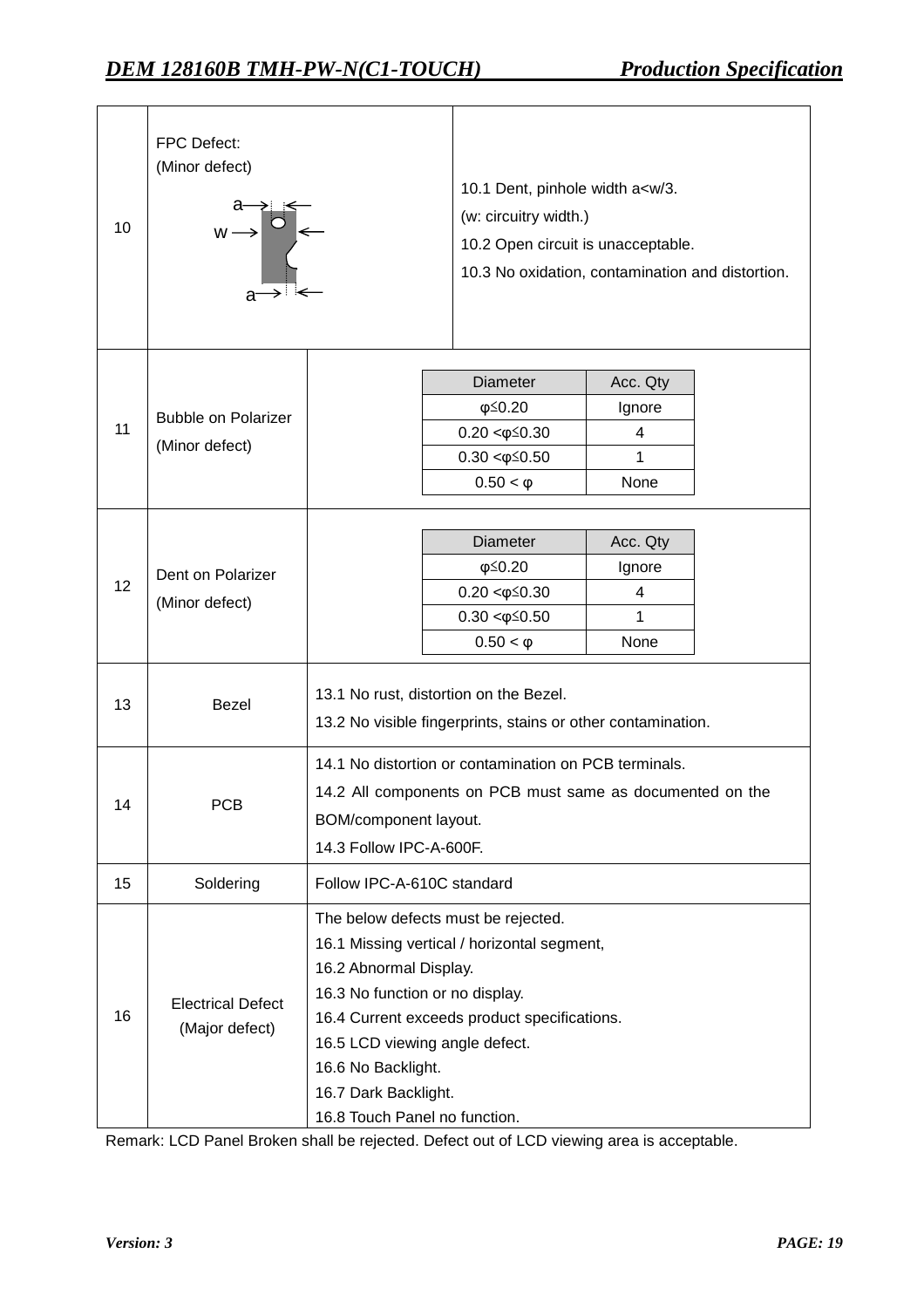| 01 | Chipping Pad Area(Not include the cover<br>lens):<br>(Minor defect) | The chip is seriously influence the product's function,<br>any type is not allowed.      |
|----|---------------------------------------------------------------------|------------------------------------------------------------------------------------------|
|    | Chipping Except Pad Area(Not include the                            |                                                                                          |
|    | cover lens):<br>(Minor defect)                                      | Length and Width<br>Acc. Qty                                                             |
|    |                                                                     | c< 1.5, b< 1<br>$N\leq 5$                                                                |
| 02 |                                                                     | a<1/2 Glass Thickness                                                                    |
|    |                                                                     |                                                                                          |
|    | Corner Chipping(Not include the cover                               |                                                                                          |
|    | lens):<br>(Minor defect)                                            | Length and Width<br>Acc. Qty                                                             |
|    |                                                                     | $c < 1.5$ , $b < 0.5$<br>Ignore                                                          |
| 03 |                                                                     | a<1/2 Glass Thickness                                                                    |
|    |                                                                     |                                                                                          |
| 04 | Crack:<br>(Minor defect)                                            |                                                                                          |
|    |                                                                     | Crack is potential to enlarge, any type is not allowed.                                  |
| 05 |                                                                     | Cover lens must be without any chips, cracks or other damage when viewed from the front. |

Inspection Specification for the Capacitive Touch Panel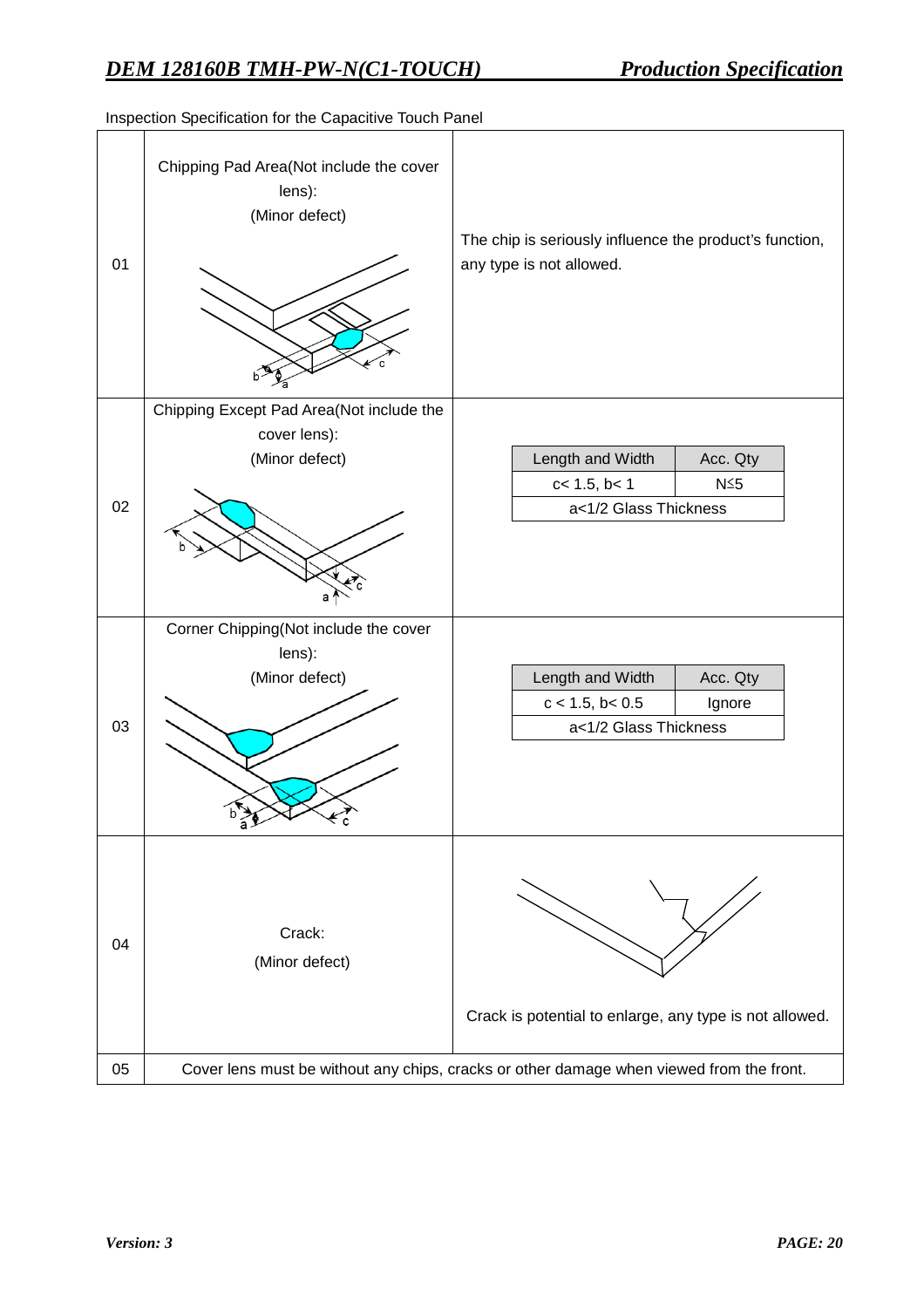|    |                           |               | D: Diameter W: width L: length                  |                |                        |
|----|---------------------------|---------------|-------------------------------------------------|----------------|------------------------|
|    |                           |               | Diameter                                        | Acc. Qty       |                        |
|    |                           |               | D < 0.20                                        | Ignore         |                        |
|    |                           | Active Area:  |                                                 |                |                        |
|    | Same/Different color spot |               | Diameter                                        | Acc. Qty       |                        |
|    |                           |               | $0.20 < D \leq 0.30$                            | $\overline{2}$ |                        |
| 06 |                           |               | $0.30 \le D \le 0.50$                           | $\mathbf{1}$   |                        |
|    |                           |               | D > 0.5                                         | <b>NG</b>      |                        |
|    |                           | Viewing Area: |                                                 |                |                        |
|    |                           |               | Diameter                                        | Acc. Qty       |                        |
|    |                           |               | D < 0.20                                        | Ignore         |                        |
|    |                           |               | $0.20 \le D \le 0.5$                            | 3              |                        |
|    |                           |               | D > 0.5                                         | <b>NG</b>      |                        |
|    |                           |               | Distance between 2 defects should more than15mm |                |                        |
|    |                           | apart.        |                                                 |                |                        |
|    | Cover lens line Scratch   |               |                                                 |                |                        |
|    |                           | Length        | Width                                           |                | Acc. Qty               |
|    |                           | 1             | $W \leq 0.08$ mm                                |                | Ignore                 |
|    |                           | $L \leq 5$    | $0.08 < W \leq 0.15$                            |                | $\overline{c}$         |
| 07 |                           | $L \leq 3$    | $0.15 < W \leq 0.20$                            |                | $\mathbf{1}$           |
|    |                           | ÷,<br>L > 5   | W > 0.2                                         |                | <b>NG</b><br><b>NG</b> |
|    |                           |               |                                                 |                |                        |
|    |                           |               | Distance between 2 defects should more than15mm |                |                        |
|    |                           | apart.        |                                                 |                |                        |
|    | Printing sawtooth         |               |                                                 |                |                        |
|    |                           | Length        | Width                                           |                | Acc. Qty               |
| 08 |                           | $\sqrt{2}$    | $W \leq 0.2$ mm                                 |                | $\overline{2}$         |
|    |                           | $L \leq 2$    | $0.2 < W \leq 0.3$                              |                | $\mathbf{1}$           |
|    |                           | $L \leq 2$    | W > 0.3                                         |                | <b>NG</b>              |
|    |                           |               |                                                 |                |                        |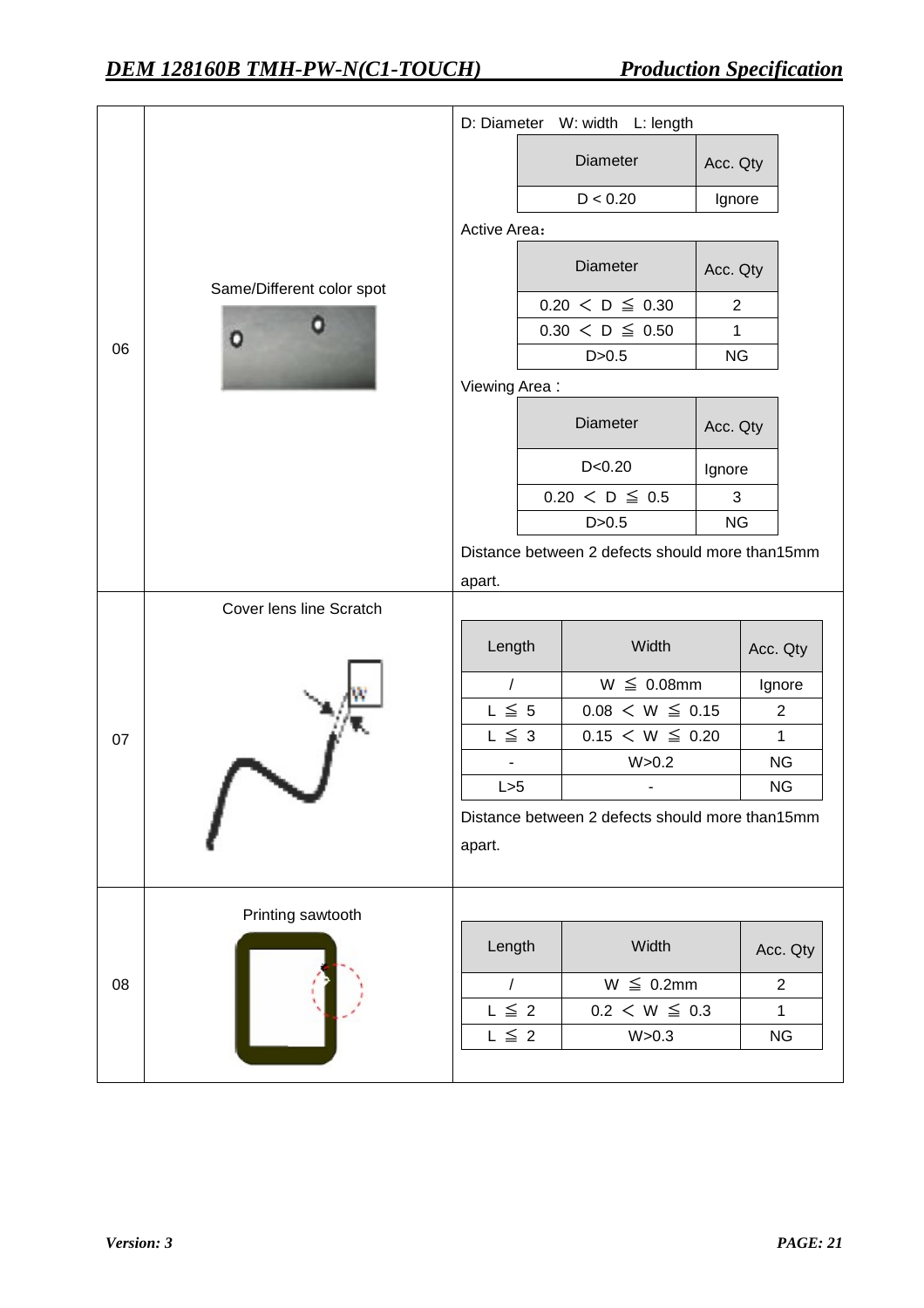### **11.7. Classification of Defects**

- 11.7.1 Visual defects (Except no / wrong label) are treated as minor defect and electrical defect is major.
- 11.7.2 Two minor defects are equal to one major in lot sampling inspection.

#### **11.8. Identification/marking criteria**

Any unit with illegible / wrong /double or no marking/ label shall be rejected.

#### **11.9. Packaging**

- 11.9.1 There should be no damage of the outside carton box, each packaging box should have one identical label.
- 11.9.2 Modules inside package box should have compliant mark.
- 11.9.3 All direct package materials shall offer ESD protection

**Note1**: Bright dot is defined as the defective area of the dot is larger than 50% of one sub-pixel area.



Bright dot: The bright dot size defect at black display pattern. It can be recognized by 2% transparency of filter when the distance between eyes and panel is 350mm±50mm.

Dark dot: Cyan, Magenta or Yellow dot size defect at white display pattern. It can be recognized by 5% transparency of filter when the distance between eyes and panel is 350mm±50mm.

**Note2:** Mura on display which appears darker / brighter against background brightness on parts of display area.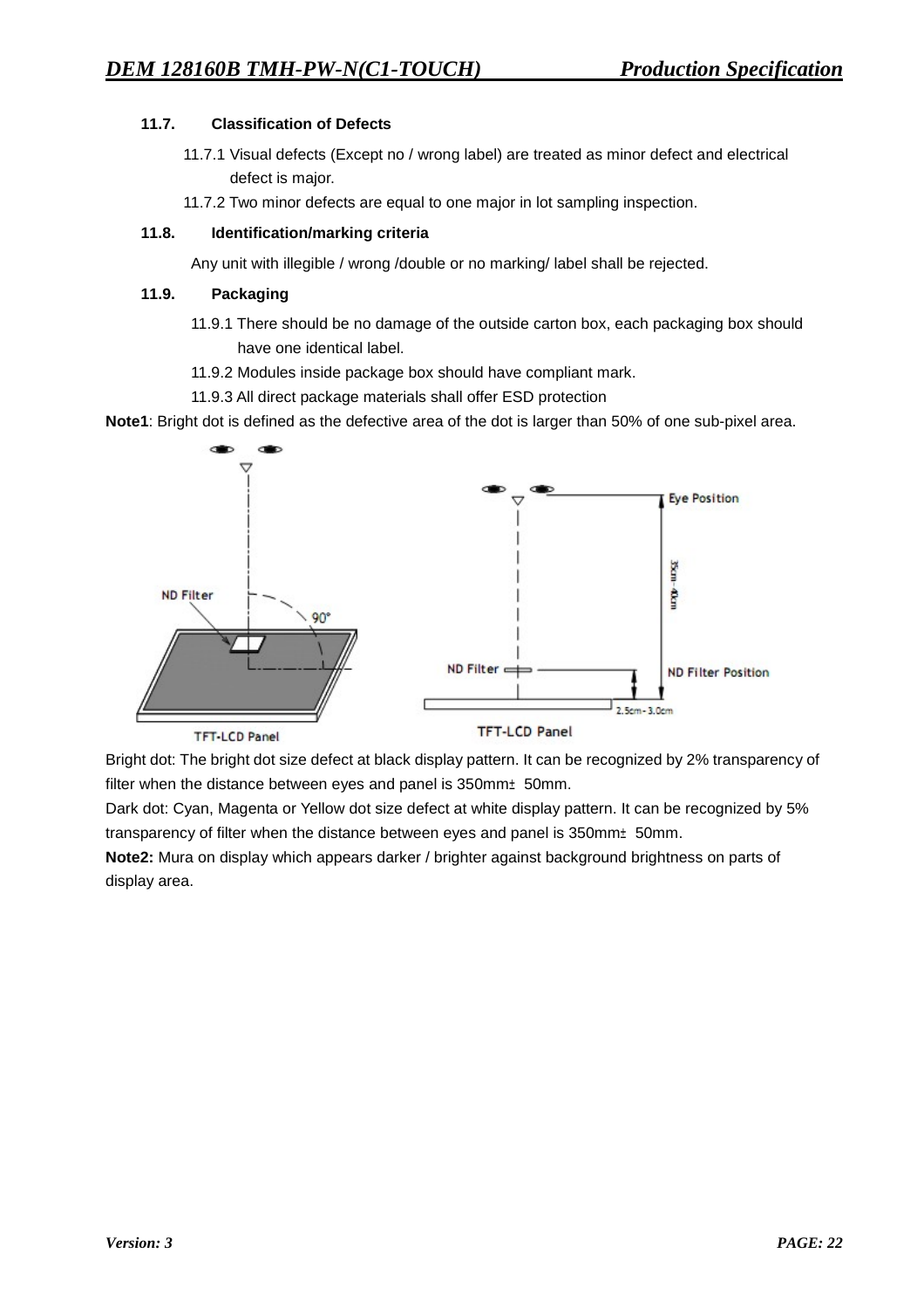# **12. Reliability Specification**

| <b>No</b>      | <b>Item</b>                         | <b>Condition</b>                                                                               | Quantity       | <b>Criteria</b>        |
|----------------|-------------------------------------|------------------------------------------------------------------------------------------------|----------------|------------------------|
| 1              | <b>High Temperature Operating</b>   | $+70^{\circ}$ C, 96Hrs                                                                         | $\overline{2}$ | GB/T2423.2<br>$-2008$  |
| 2              | Low Temperature Operating           | $-20^{\circ}$ C, 96Hrs                                                                         | $\overline{2}$ | GB/T2423.1<br>$-2008$  |
| 3              | <b>High Humidity Storage</b>        | +50°C, 90%RH, 96Hrs                                                                            | $\overline{2}$ | GB/T2423.3<br>-2016    |
| 4              | <b>High Temperature Storage</b>     | $+80^{\circ}$ C, 96Hrs                                                                         | $\overline{2}$ | GB/T2423.2<br>$-2008$  |
| 5              | Low Temperature Storage             | $-30^{\circ}$ C, 96Hrs                                                                         | $\mathbf{2}$   | GB/T2423.1<br>$-2008$  |
| 6              | <b>Thermal Cycling Test Storage</b> | $-20^{\circ}$ C, 60min~ $+70^{\circ}$ C, 60min,<br>20 cycles.                                  | $\overline{2}$ | GB/T2423.22<br>$-2012$ |
| $\overline{7}$ | Packing vibration                   | Frequency range: 10Hz~50Hz<br>Acceleration of gravity:5G<br>X, Y, Z 30 min for each direction. |                | GB/T5170.14<br>$-2009$ |
| 8              |                                     | Air: $\pm$ 8kV 150pF/330 $\Omega$ 5 times                                                      | $\overline{2}$ | GB/T17626.2            |
|                | <b>Electrical Static Discharge</b>  | Contact: $\pm$ 4kV 150pF/330 $\Omega$ 5 times                                                  |                | $-2018$                |
| 9              | Drop Test<br>(Packaged)             | Height:80 cm,1 corner, 3 edges,<br>6 surfaces.                                                 |                | GB/T2423.8<br>$-1995$  |

Note1. No defection cosmetic and operational function allowable.

Note2. Total current Consumption should be below double of initial value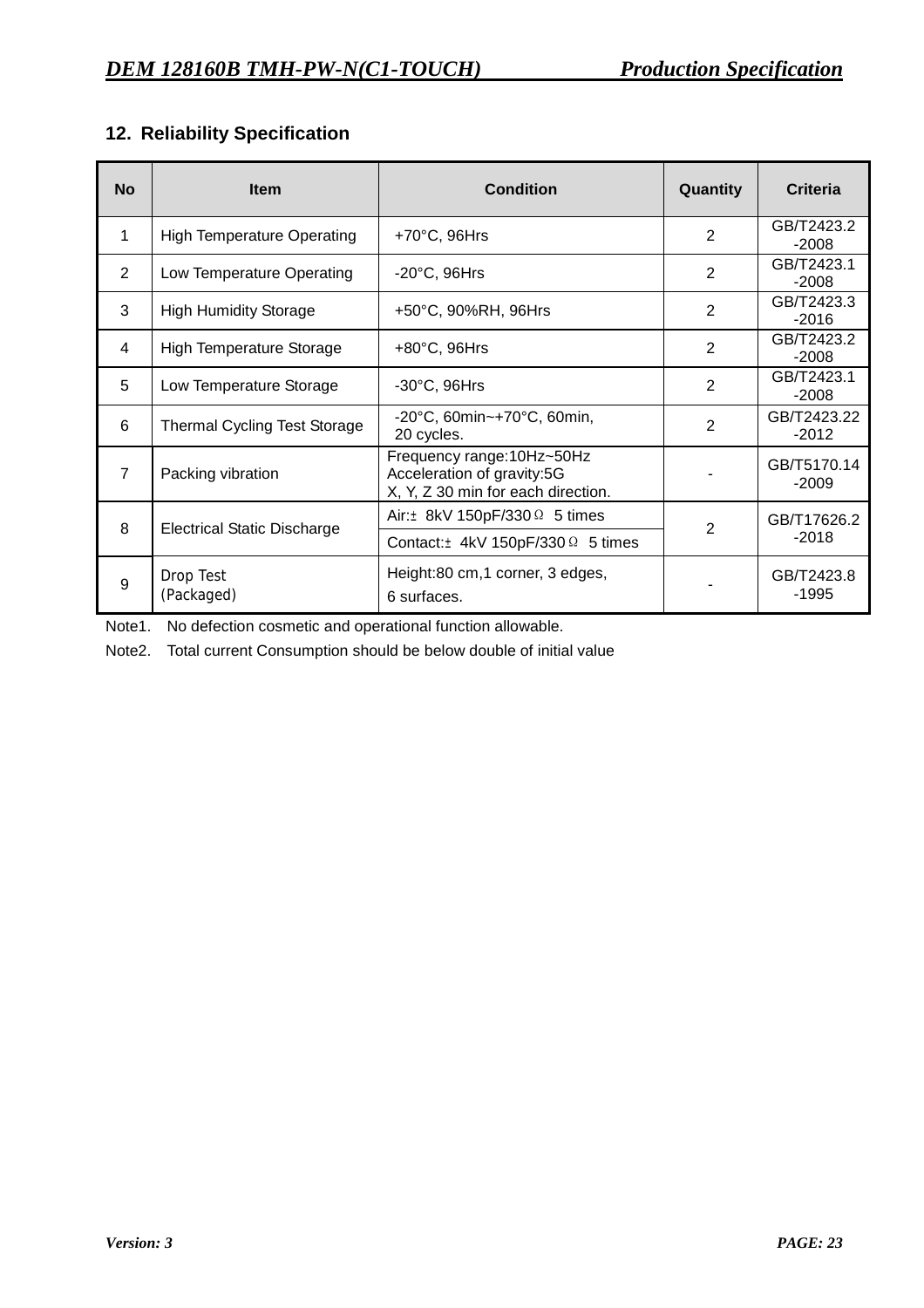### **13. Precautions and Warranty**

### **13.1. Safety**

- 13.1.1. The liquid crystal in the LCD is poisonous. Do not put it in your mouth. If the liquid crystal touches your skin or clothes, wash it off immediately using soap and water.
- 13.1.2. Since the liquid crystal cells are made of glass, do not apply strong impact on them. Handle with care.

#### **13.2. Handling**

- 13.2.1. Reverse and use within ratings in order to keep performance and prevent damage.
- 13.2.2. Do not wipe the polarizer with dry cloth, as it might cause scratch. If the surface of the LCD needs to be cleaned, wipe it swiftly with cotton or other soft cloth soaked with petroleum IPA, do not use other chemicals.

#### **13.3. Storage**

13.3.1 Do not store the LCD module beyond the specified temperature ranges.

13.3.2 Strong light exposure causes degradation of polarizer and color filter.

#### **13.4. Metal Pin (Apply to Products with Metal Pins)**

- 13.4.1. Pins of LCD and Backlight
	- 13.4.1.1. Solder tip can touch and press on the tip of Pin LEAD during the soldering
	- 13.4.1.2. Recommended Soldering Conditions

Solder Type: Sn96.3~94-Ag3.3~4.3-Cu0.4~1.1

Maximum Solder Temperature: 370℃

Maximum Solder Time: 3s at the maximum temperature

Recommended Soldering Temp: 350±20℃

Typical Soldering Time: ≤3s

### 13.4.1.3. Solder Wetting



13.4.2. Pins of EL

13.4.2.1. Solder tip can touch and press on the tip of EL leads during soldering.

- 13.4.2.2. No Solder Paste on the soldering pad on the motherboard is recommended.
- 13.4.2.3. Recommended Soldering Conditions

Solder type: Nippon Alimit Leadfree SR-34, size 0.5mm

Recommended Solder Temperature: 270~290℃

Typical Soldering Time: ≤2s

Minimum solder distance from EL lamp (body):2.0mm

- 13.4.2.4. No horizontal press on the EL leads during soldering.
- 13.4.2.5. 180° bend EL leads three times is not allowed.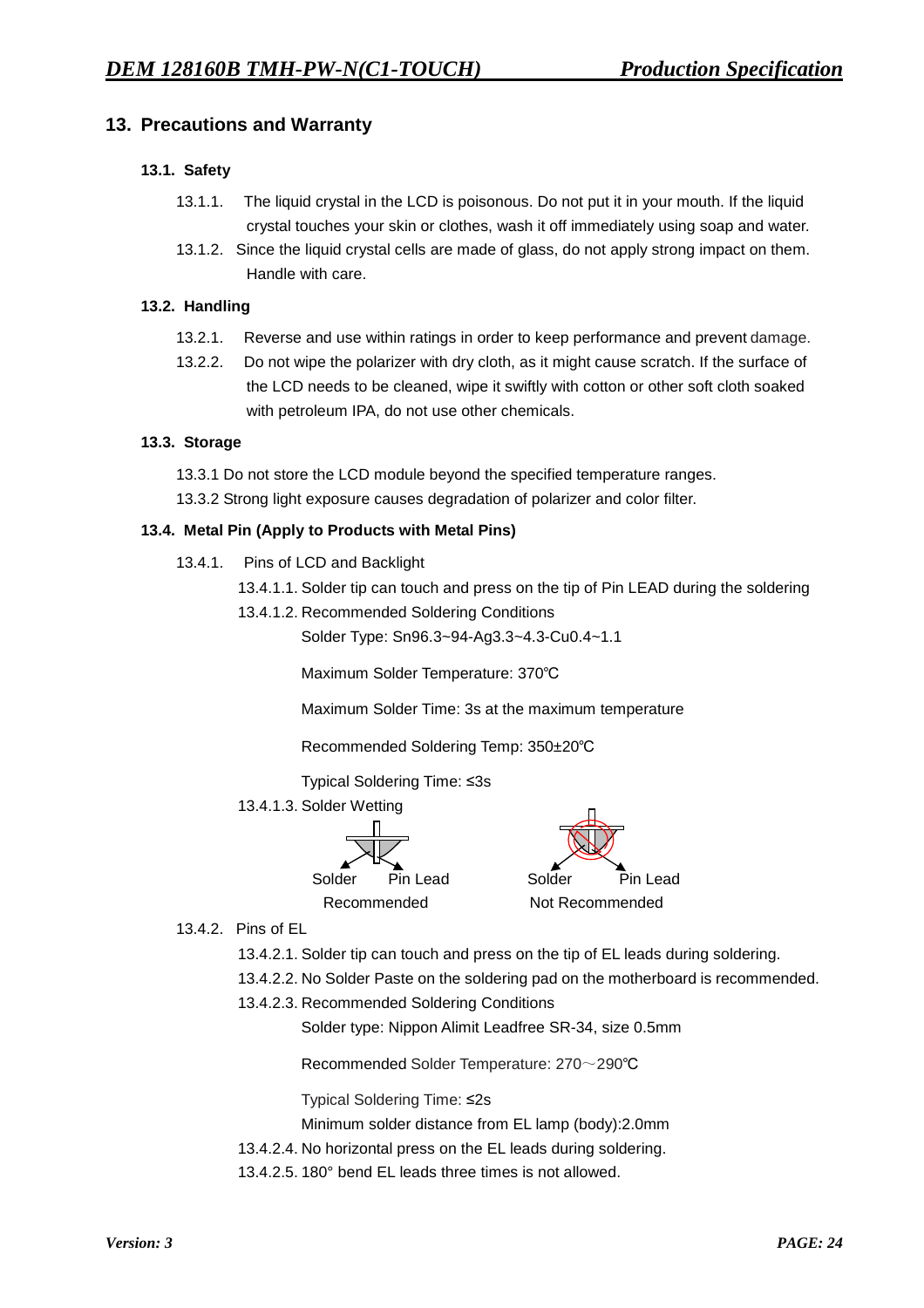### 13.4.2.6. Solder Wetting





Recommended Not Recommended 13.4.2.7. The type of the solder iron:



Recommended Not Recommended

13.4.2.8. Solder Pad

#### **13.5.Operation**

- 13.5.1. Do not drive LCD with DC voltage
- 13.5.2. Response time will increase below lower temperature
- 13.5.3. Display may change color with different temperature
- 13.5.4. Mechanical disturbance during operation, such as pressing on the display area, may cause the segments to appear "fractured".
- 13.5.5. Do not connect or disconnect the LCM to or from the system when power is on.
- 13.5.6. Never use the LCM under abnormal condition of high temperature and high humidity.
- 13.5.7. Module has high frequency circuits. Sufficient suppression to the electromagnetic interface shall be done by system manufacturers. Grounding and shielding methods may be important to minimize the interference.

Do not display the fixed pattern for long time (we suggest the time not longer than one hour) because it may develop image sticking due to the TFT structure.

### **13.6.Static Electricity**

- 13.6.1. CMOS LSIs are equipped in this unit, so care must be taken to avoid the electro-static charge, by ground human body, etc.
- 13.6.2. The normal static prevention measures should be observed for work clothes and benches.
- 13.6.3. The module should be kept into anti-static bags or other containers resistant to static for storage.

#### **13.7.Limited Warranty**

- 13.7.1. Our warranty liability is limited to repair and/or replacement. We will not be responsible for any consequential loss.
- 13.7.2. If possible, we suggest customer to use up all modules in six months. If the module storage time over twelve months, we suggest that recheck it before the module be used.
- 13.7.3. After the product shipped, any product quality issues must be feedback within three months, otherwise, we will not be responsible for the subsequent or consequential events.